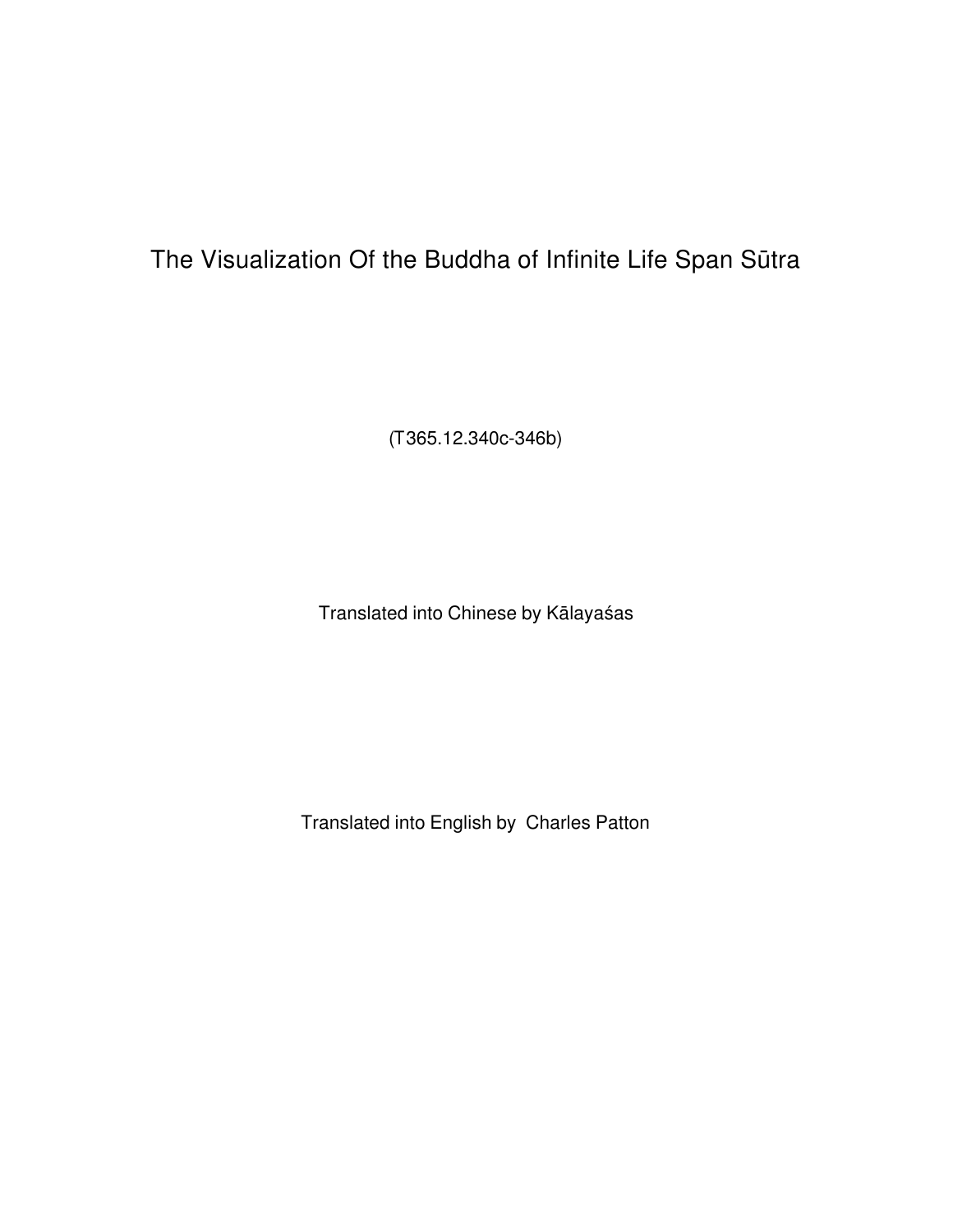# Guide to Pronouncing Sanskrit

| Vowels                                                                | Sounds like -                                                                                                                                                                                                            |
|-----------------------------------------------------------------------|--------------------------------------------------------------------------------------------------------------------------------------------------------------------------------------------------------------------------|
| a<br>ā<br>u<br>ū<br>Ť<br>Ī<br>r<br>İ<br>е<br>ai<br>$\mathsf{o}$<br>au | but, not bat<br>harm, not hate<br>put, soot<br>boot, suit<br>pink, not pin<br>peep, seat, not slide<br>the slang pirty, not pretty<br>fell, not fly<br>eight, fair<br>aisle, pie<br>between corn and cone<br>down, hound |
| Consonants                                                            |                                                                                                                                                                                                                          |
| k<br>kh<br>g<br>gh<br>'n<br>C<br>ch<br>J<br>jh<br>ñ<br>t/t<br>th/th   | kiss, kiln, back<br>bunkhouse<br>good, give, bug<br>loghouse<br>sing, long, tongue<br>cello, chair, church<br>coachhorse<br>just, jolly, joy<br>hedgehog<br>enjoy, canyon, pinch<br>tub, tap, cart<br>anthill            |
| d/d<br>dh/dh<br>n/n<br>p<br>ph<br>b<br>bh<br>m<br>S<br>ş<br>ś         | <u>d</u> ay, <u>d</u> og, go <u>d</u><br>redhead<br>gentle, hand, gain<br>pick, pat, tap<br>uphill<br>be, cab, imbibe<br>clubhouse<br>amble, mumble<br>sip, source<br>short, shot<br>a harsher sh like the German ich    |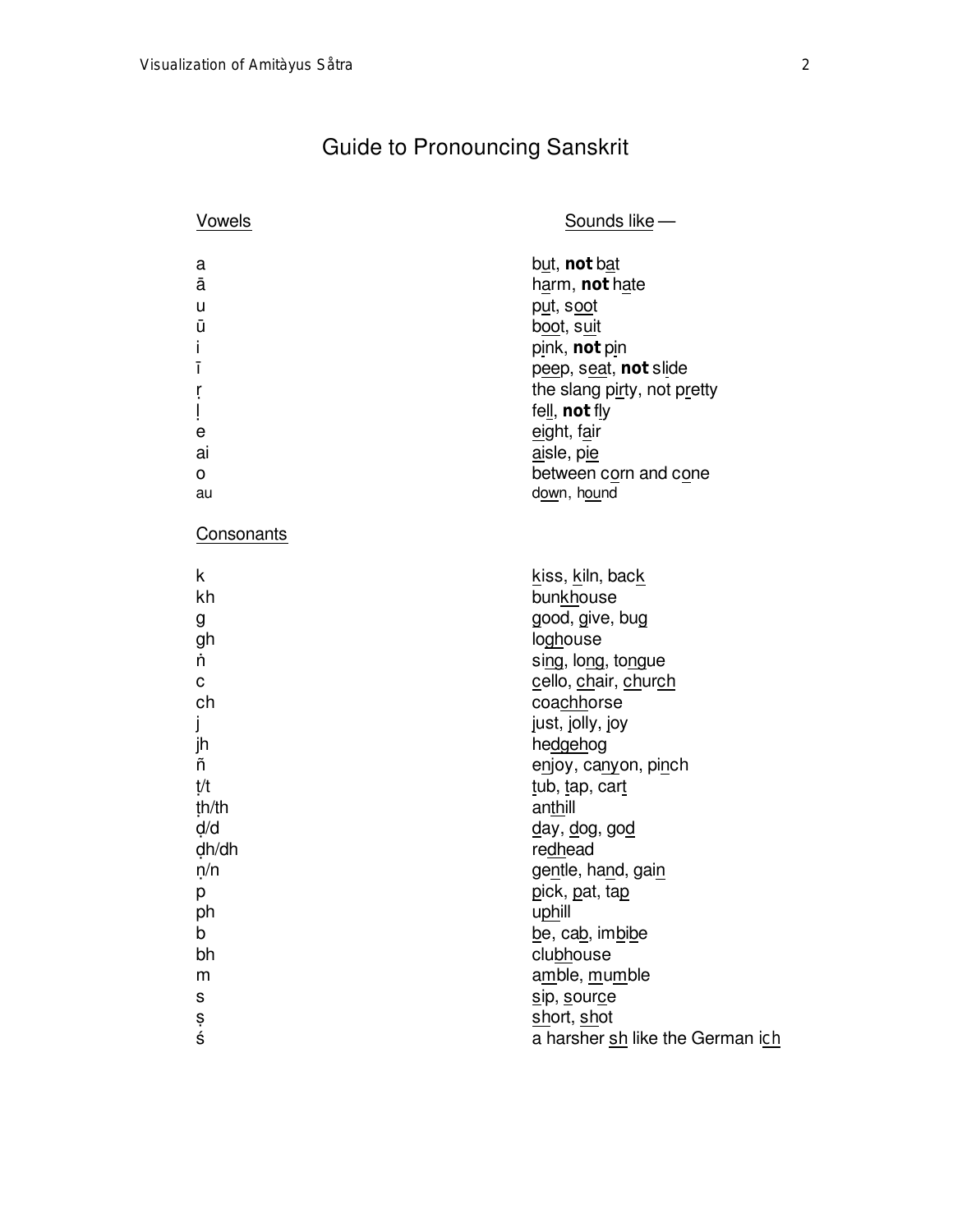#### Translator's Preface

Before moving directly to the translation, I would like to address a few issues that will hopefully smooth the reader's process of understanding the text that follows. These are largely technical in nature.

The reader will notice immediately many transliterated Sanskrit terms and diacritics. These terms are usually personal or place names, but also include a few technical terms that are not easily translated. To aid the reader who is not familiar with many of these terms, I have provided a glossary of Sanskrit terms that is easily accessible at the end of the text. I have also incorporated many footnotes into the translation that attempt to explain difficult passages that assume the reader knows certain background information about Buddhist doctrine and the other two Pure Land Såtras. I have also included a brief guide to the pronunciation of Sanskrit that appears as an insert prior to this preface. Hopefully, these three measures will make the Sanskrit less intrusive for the general reader.

This Såtra was the most frequently commented upon of the three Pure Land Såtras by the Chinese exegetes, probably because it leaves more to interpretation and because it details a tangible meditative practice. These two factors made the Såtra a matter of controversy between Chinese commentators who diverged from one another significantly in how the Såtra should be read. I hope in the future to compose a companion summary of the Chinese commentaries on this Såtra. This would greatly expand the reader's awareness of this Såtra's role in Chinese Buddhism, but at the present time I am unable to do this.

In the larger body of Buddhist Sūtras, this Sūtra is one instance of a group of visualization Såtras which detail meditative practices that take some personage as a subject of visualization. Another prominent visualization Såtra is the *Visualization of Bodhisattva Samantabhadra Såtra*, which presents itself as an epilogue to the *Lotus Såtra*. Thus, the reader should understand that this technique of visualization meditation is not particular to Pure Land teachings, but was popular enough among Buddhist circles outside of China to warrant the composition of many visualization Sūtras.

I would like to take a moment to express my thanks to Shih Ying-fa, Ardent Hollingsworth, my wife, Margie Hoyt, and the many scholars and monks who have preceded me, all of whose efforts have been indispensable to my producing this translation.

*Namaþ Amitàyus!*

Charles Patton May 1999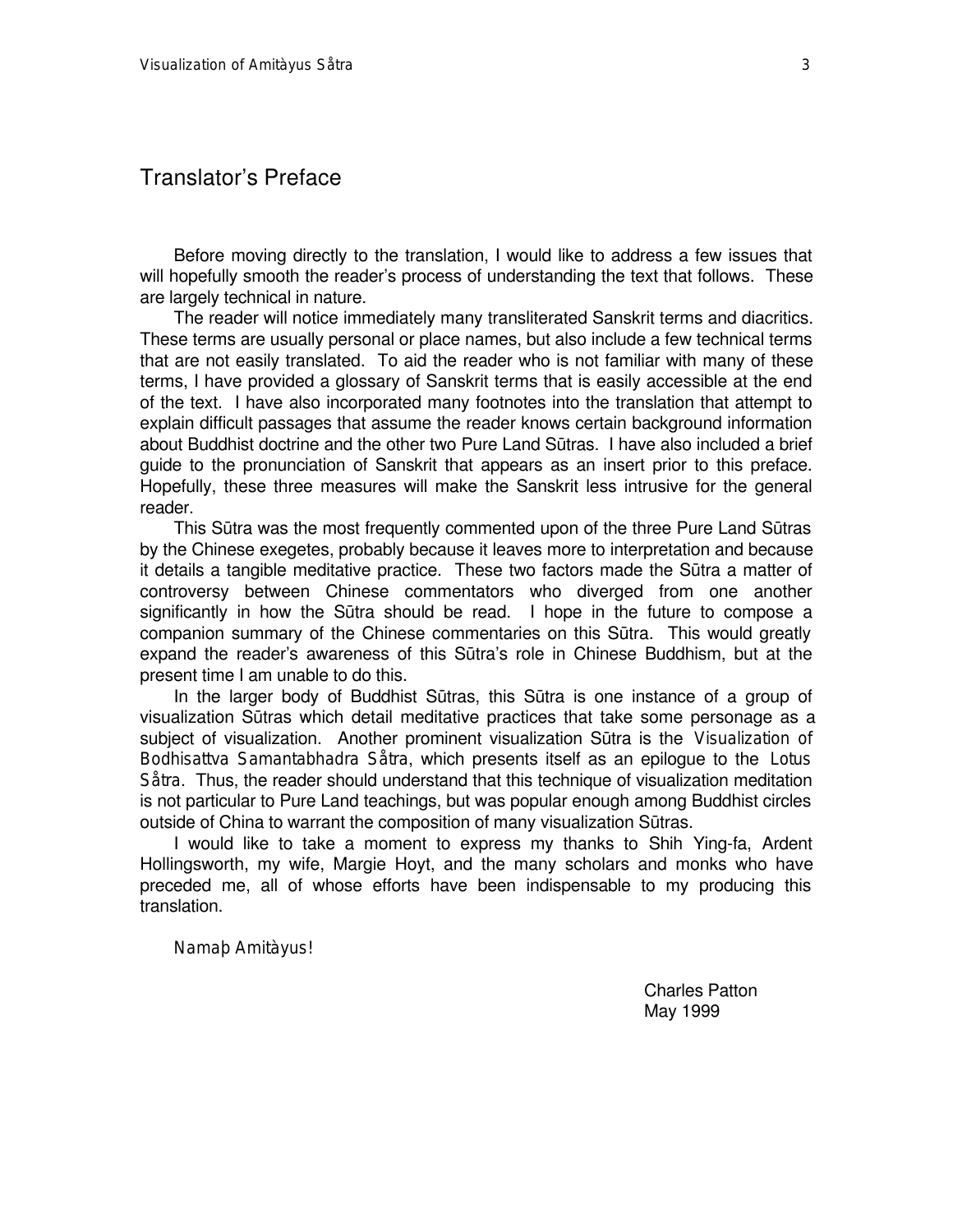### Introductory Verses

l

[340b] Homage to the Western world of Sukhāvatī<sup>1</sup>! That world of the Buddha of Infinite Life Span $^2$  is extraordinary, Because it can eliminate the deeds (*karma*) of beginningless millions of aeons (*kalpa*s)

And cause the afflictions to be entirely nullified.

If a person is able with the subtle and wondrous mind To visualize the images of Sukhāvatī And extensively impart them so that other sentient beings might discern it, It will lift his vision up to see Amitàyus.

The Buddha's bodily form and marks display a luminance To which the gold of the Jambu river cannot be compared. His height is an incomparable number of *yojana*s, Some six sextillions<sup>3</sup>.

[340c] The white curl between his brows is the size of five Sumerus And the blue of his eyes is wide and clear like the four oceans. The light that is produced by his hair pores is such that Each hair holds a trichiliocosm<sup>4</sup>.

In each of those worlds there is a river Whose sands have eighty-four thousand characteristics And among each of those characteristics, it is again so. These will appear before the practitioner of these visualizations accordingly.

Through the visualization of the Buddha's body, he will see the Buddha's mind And sentient beings who visualize him will see the manifestations of the Buddha. From the marks [of that Buddha], he will enter the tolerance of the unarisen $<sup>5</sup>$ .</sup>

 $^1$  Sukhāvatī is translated in the Chinese to "Utmost Bliss", which is accurate. However, I have chosen to transliterate the original Sanskrit because it is a place name. For detailed explanations of other Sankrit terms and names, please see the Glossary.

 $^{2}$  One of the peculiarities of the Chinese text of this Sūtra is its vacillation regarding whether to transliterate or translate the Buddha Amitàyus' name. In order to reflect where the name is translated and where it is not, I have kept with the Chinese, translating and transliterating the name where the Chinese does. Amitàyus is the name used for the Buddha throughout the text. Amitàbha does not occur.

 $^3$  For those not accustomed to such dizzyingly large numbers, a sextillion is 10 $^{21}$  or 1,000,000,000,000,000,000,000. The text literally reads "sixty-thousand ten-millions of *nayuta*s", where a *nayuta* is ten billion.

<sup>&</sup>lt;sup>4</sup> "Trichiliocosm". This is a term coined by previous translators for a Buddha world which consists of a billion smaller worlds.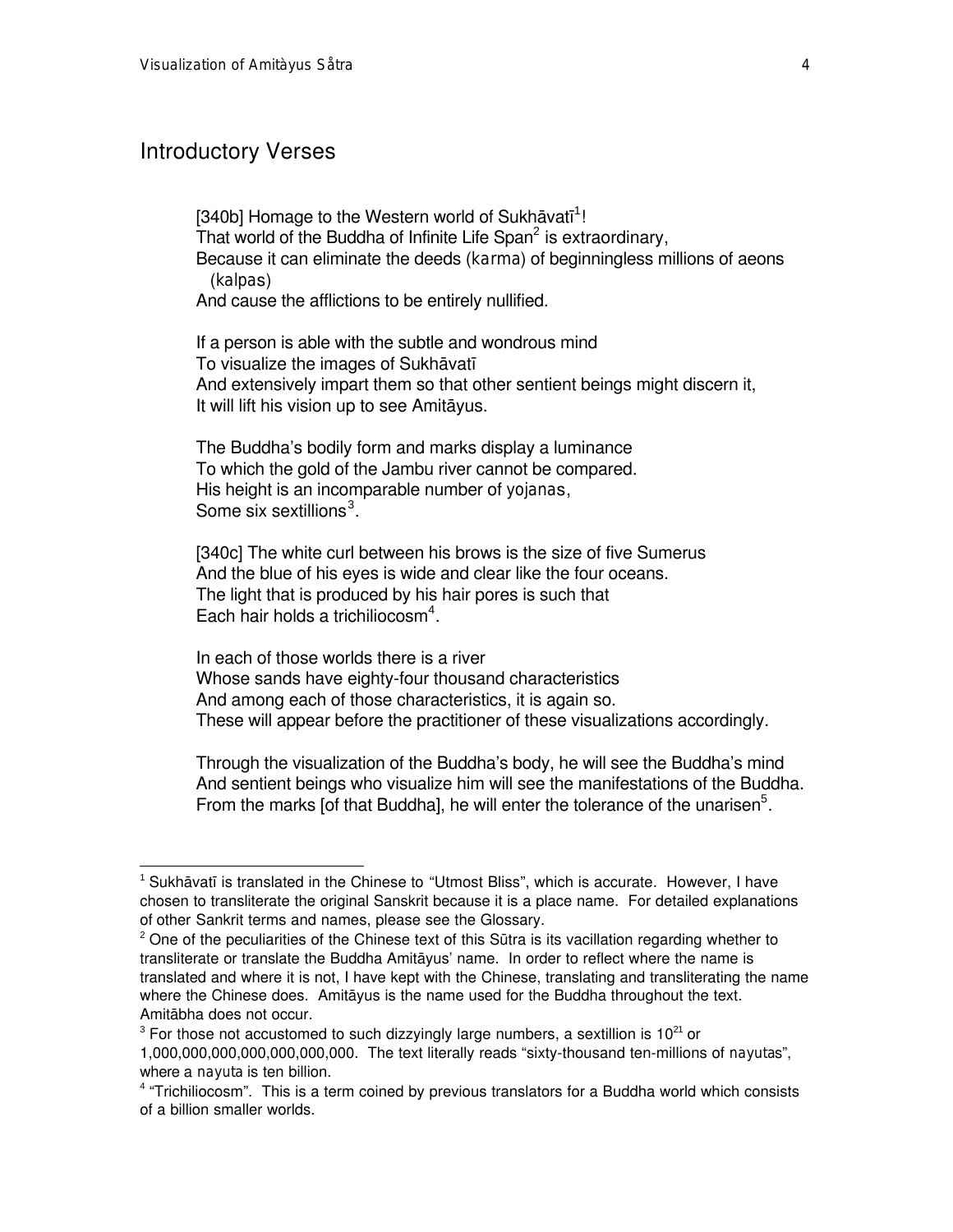And through concentration (*samàdhi*), he will find boundless compassion.

The Buddha's body is measureless in extent and boundless, Manifesting to guide with the power of his old vows $^6$ . Those who have visualized him will attain the consummation Of spiritual powers, filling space as they wish.

The sentient beings of three kinds who are endowed with the three minds Advance bravely without reversal $^{\prime}$ And so attain the touch of the Tathàgata's hand. The seven-treasure palaces $^8$  glow brilliantly

And they leap and dance on the diamond towers. They follow after the Buddha and in a snap of the fingers They can practice the Mahàyàna and understand the supreme meaning. And so they are born among the seven-treasure lotus lakes.

The Buddha Amitàyus' great compassion, Ten powers<sup>9</sup>, and majestic virtue are difficult to praise or describe. To recite his name but once gives rise to a single recollection And removes the misdeeds of eight hundred million of aeons!

By completely uprooting them, there is no end And so because of this he is called 'Infinite Life Span'. Formerly, the World Honored One had dwelt on Grdhrakūta With a great congregation and spoke of the wondrous circumstances

Of becoming free from the suffering of Jambudvīpa and Transcending all the distressing destinations there. He spoke of the pure and wondrous land that is the world of Sukhāvatī, And the cultivation of the three merits that produce the *bodhicitta*.

One whose actions are mindful abides in a firm concentration. Therefore, he explains the visualization of the Buddha of Infinite Life Span. Thus are the virtues inexpressible. One cannot express the wondrous brilliance,

The measureless purity, or equanimous charity.

 $5$  This refers to a state of absolute detachment from phenomena, which are considered to be ultimately unarisen. This is not a retreat from contact from phenomena, but a state in which phenomena no longer bother the practitioner at all. Hence, he has learned to tolerate them.  $^6$  This refers to the forty-eight vows of Dharmākara, the previous incarnation of the Buddha Amitàyus prior to his achieving Buddhahood. See a translation of the *Larger Pure Land Såtra* for a full recount of his practice as Dharmàkara.

 $7$  See the fourteenth visualization below.

 $^8$  l.e., the palaces are made of the seven treasures. The seven treasures are seven precious things, those being: 1. gold, 2. silver, 3. lapis lazuli, 4. crystal, 5. agate, 6. rubies, 7. carnelian. <sup>9</sup> The ten powers are common to all Buddhas. See the Glossary.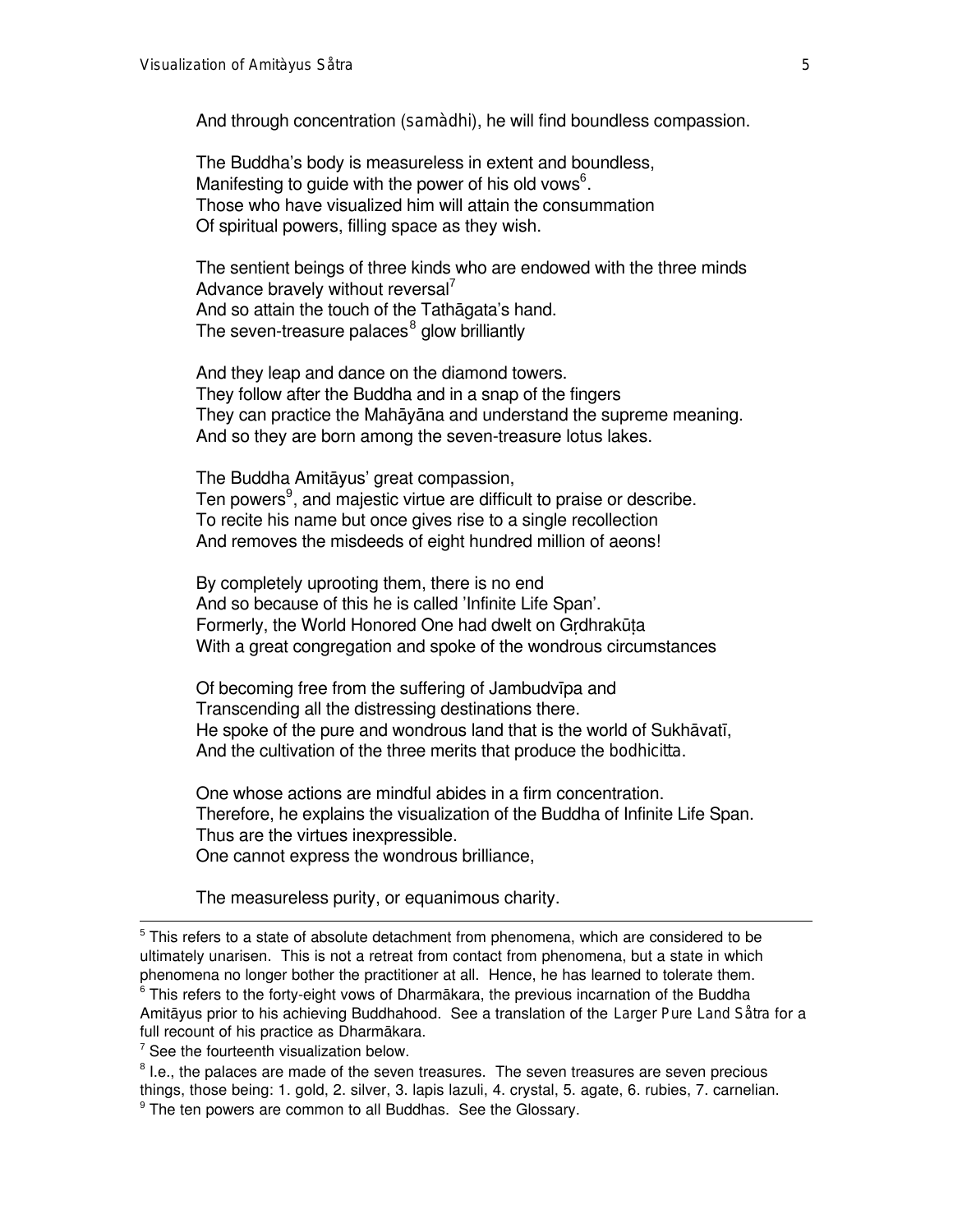The sentient beings of the five *kaùàya*s all become Buddhas By ending all their deluded views, Which is like throwing water into an ocean.

The wet natures when combined have no inequality. Although there is the noble wisdom that is difficult to discern People all are infinite in life span. I prostrate myself and bow to the West.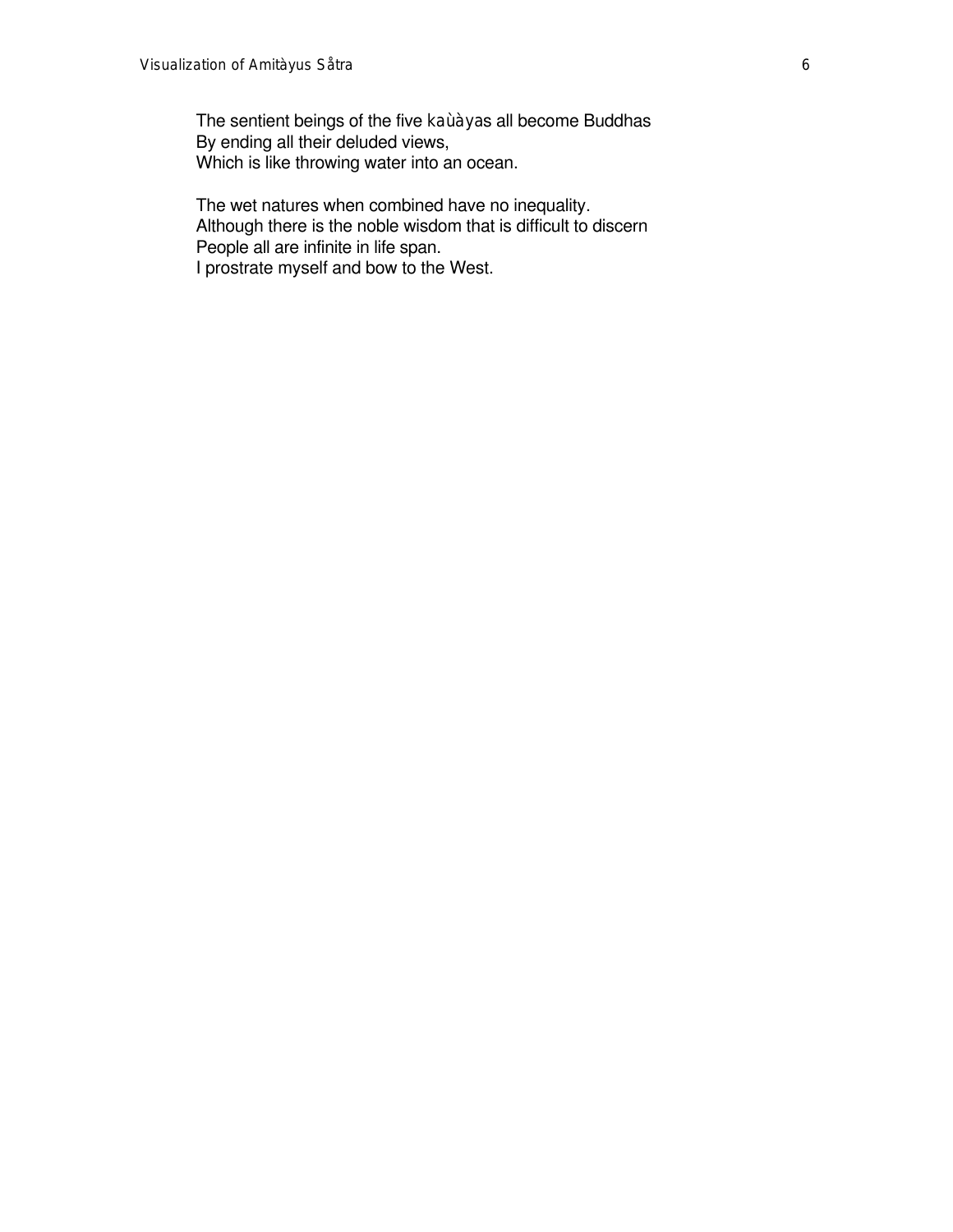#### Introduction

Thus have I heard. One time the Buddha was staying on Mount Grdhrakūta near Ràjagçha [341a] with a great congregation of 1,250 monks (*bhikùu*s) and 32,000 bodhisattvas. The Dharma-prince Mañjuśrī was the foremost among them.

At that time, there was a prince of Rājagrha named Ajātaśatru who followed the instructions of an evil friend and arrested his father, King Bimbisàra, detaining him in a seven-chambered building and forbidding any officials or ministers from going there. The queen, whose name was Vaidehã, respected the king. She bathed, anointed her body with an ointment of cream and honey mixed with roasted rice, and placed a container of grape juice in among her jewelry. She then secretly went up to the king.

At that time, the king ate the rice and drank the grape-juice, sought water to rinse his mouth, and, having rinsed his mouth completely, put his palms together and paid his respects to the World Honored One on Mount Grdhrakūta by bowing [from his cell]. He said, ßMaudgalyàyana, my friend and compatriot, I hope that you will have the compassion to confer onto me the eight precepts."

Thereupon, Maudgalyàyana, like a swooping bird of prey, came to the king. Day by day, he thus conferred to the king the eight precepts. The World Honored One also dispatched the reverend Pūrnamaitrāyanīputra, who delivered Dharma discourses and Såtras to the king for a period of three weeks. Because the king had eaten roasted rice and honey as well as heard the Dharma, his countenance was at ease and pleasant.

Then Ajātaśatru came and asked a guard, "Is my father, the king, still alive?"

The guard replied, "Your majesty, the queen daily anoints her body with rice and honey and puts grape juice in among her jewelry. And the *÷ramaõa*s Maudgalyàyana and Pūrna swoop down from the sky and deliver Dharma discourses to the king. It cannot be stopped."

Hearing this, Ajātaśatru then became enraged with his mother and said, "My own mother is a criminal and with criminals does she associate! These evil *÷ramaõa*s' tricks, illusions, and magical incantations have caused this evil king to not have died after so many days as this!" At once, he took up his sword wanting to kill his mother.

And then there was a minister whose name was Moonlight, who was clever and knew many things, and he was with Jīva. They bowed to the king [Ajātaśatru] and said to him, "Your majesty, the ministers have heard it said in the Vedas that from the beginning of this aeon to the present there have been some eighteen thousand evil kings who have killed their own fathers because they coveted the sovereign's throne. But we have never heard of any who had killed their mothers. If the king now does this act of rebellion, it will be a disgrace for the noble caste (*kùatriya*) and the ministers will not bear to hear of such a murderous person (*caõóàla*). We will not stay here." Having finished saying this, the two ministers then took their swords in hand, withdrew, and paced back and forth.

Ajātaśatru was surprised and remorseful, so he addressed Jīva, saying, "You are not going to support me?"

And Jīva replied, "Your majesty, take care not to kill your mother."

The king heard this and was remorseful, so he sought help. Thereupon, [341b] he immediately put away his sword and did not kill his mother. Instead, he ordered that she be detained in her quarters and kept in the palace so that she could not leave again.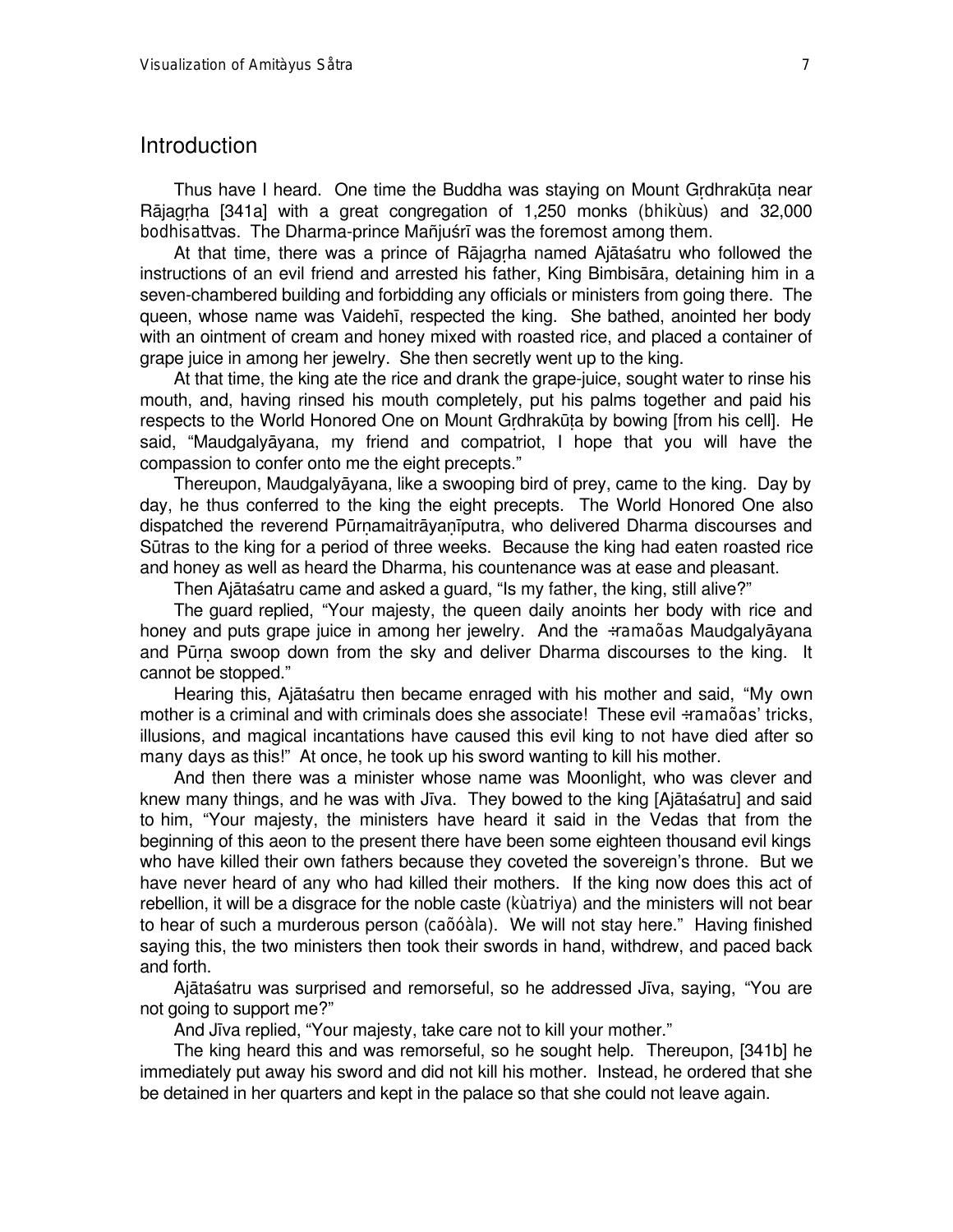l

Having been detained, Vaidehã then was worried and haggard about being distant from Mount Grdhrakūta. She prostrated herself towards the Buddha and said, "The Tathàgata, the World Honored One, had once stayed here and would always dispatch ânanda to come with consolations and inquiries about me. Now I am so distressed and have no way to see the World Honored One's majesty. I wish you would dispatch Maudgalyāyana and the reverend Ananda to come and meet with me." Having said this, she wept compassionate tears that fell as she bowed to the Buddha. She had yet to lift her head for a moment.

At that time, the World Honored One was staying on Mount Grdhrakūta and became aware of the thoughts in Vaidehī's mind. Thereupon he ordered Maudgalyāyana along with ânanda to go to her from the sky. And the Buddha came down from Mount Grdhrakūta and went to the royal palace himself.

Still bowing, Vaidehã then lifted her head and saw the World Honored One, the Buddha Śākyamuni. His body was purple gold in color and seated on a hundred jeweled lotus flower. Maudgalyàyana was on his left-hand side and ânanda on his right-hand side. Indra and Brahma and the world's protector gods were in the sky and everywhere they rained heavenly flowers that they had brought to use as offerings. When Vaidehã saw the Buddha, the World Honored One, she broke her jewel necklace, rose, and then threw herself to the ground. Crying out and weeping, she said to the Buddha, "World" Honored One, what old deed of mine was it that was evil enough to cause the birth of this evil son of mine? World Honored One, again, what were the causes and conditions of his associating with Devadatta and his crowd? My only wish is for the World Honored One to extensively describe for me a place where I might be reborn that is without distress. For unhappy is Jambudvīpa in this evil *kaùàya* era. This defiled and evil place is full of hell-dwellers, hungry ghosts, and beasts. Many are the unwholesome crowds. I hope that I in the future will not hear evil voices and not see evil people. Now my five limbs rest on the ground towards the World Honored One seeking his mercy. My only wish today is for the Buddha to teach me to visualize a place of pure actions."

At that time, the World Honored One emitted light from between his brows and it was a golden color. It pervasively lit the measureless worlds in the ten directions<sup>10</sup> and then returned to stay about the Buddha's head, forming a gold tower like Mount Sumeru. In the ten directions the pure and wondrous worlds of the Buddhas were all revealed. Some had lands made of the seven treasures and others had lands consisting entirely of lotus flowers. Others had lands that were like Isvara's palace. Others had lands that were like a crystal mirror. All that was within the lands of the ten directions was revealed. Thus were the adornments of the measureless Buddha lands made observable to Vaidehã.

Thereupon, Vaidehī said to the Buddha, "World Honored One, these Buddha lands are again pure and brilliant, but I would prefer to be born in the world of Sukhāvatī where the Buddha Amitàyus resides. My only wish is for the World Honored One to instruct [341c] me about meditation and also instruct me about right perception."

<sup>&</sup>lt;sup>10</sup> The ten directions are North, East, South, West, Northeast, Southeast, Southwest, Northwest, Up, and Down. In Buddhist cosmology, there are numerous worlds scattered through the universe in all directions from our own that have sentient (feeling) life similar to our own, though the spiritual conditions in other worlds are often radically different. Mahāyāna Sūtras often depict characters traveling from this world to others or vice versa through spiritual powers.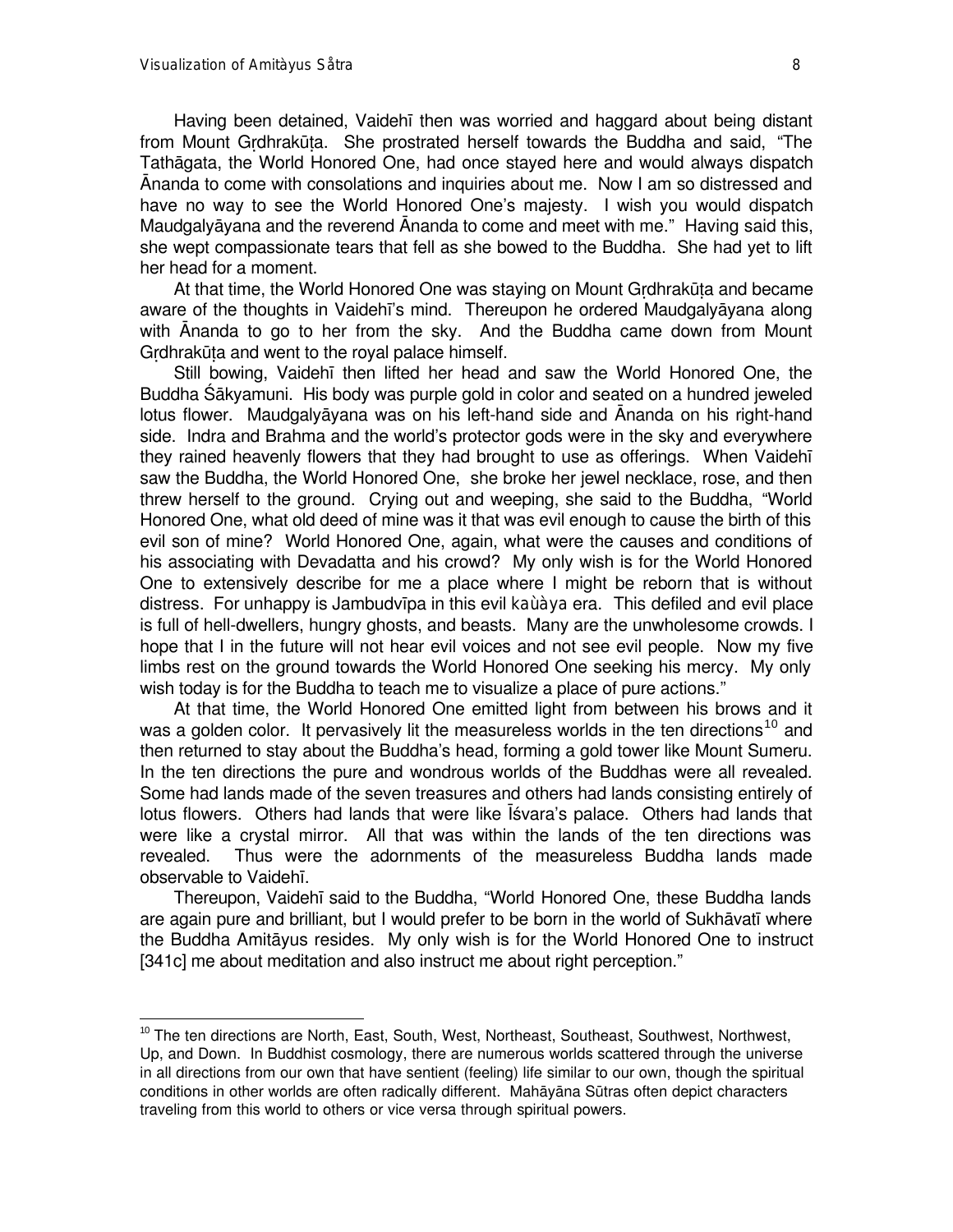At that time, the World Honored One addressed Vaidehī, "Do you not know now that the Buddha Amitàyus is not far from here? You should fix your thoughts to the true visualization of that land that is made of pure actions. I will now extensively discuss it with many parables for you and also for the future generations of wives who desire to cultivate pure action and attain birth in the Western land of Sukhāvatī. Those who wish to be born in that land must cultivate three merits. The first is to be filial and support one's parents, to honor the work of teachers and elders, to be of compassionate mind and not kill, and to cultivate the ten good deeds<sup>11</sup>. The second is to receive and keep the three refuges, to perfect the many precepts, and not to transgress the majestic deportment. The third is to produce the *bodhicitta*, to deeply believe in cause and effect, to read and recite the Mahàyàna [teachings], and to endeavor in their practice. To accord with these three things is called pure action."

The Buddha again addressed Vaidehī, "Do you now not know that these three kinds of deeds that extend to the past, future, and present, are the true cause of the Buddha's pure deeds in the three realms?"

The Buddha again addressed Vaidehī, "Listen closely, listen closely, and well think on this. The Tathàgata will now discuss pure action for the future generations of all sentient beings who are afflicted and killed by criminals. Excellent is this Vaidehī who is comfortable asking about this matter. Ananda, it is you who receives and keeps extensively the numerous and myriad words that the Buddha speaks. The Tathàgata now will instruct this Vaidehã and all the sentient beings of future generations in visualizing the Western world of Sukhāvatī. Because of the Buddha's power, they will see that pure land as though holding a bright mirror and seeing the image of their own faces. Seeing that land is an event of an utmost and wondrous joy. Because of their mind's elation, they will then attain the tolerance of unarisen things."

#### First Visualization: The Setting Sun

l

The Buddha addressed Vaidehī, "You are an ordinary person whose mental capacities are feeble and weak. As you have yet to attain the *deva*-eye<sup>12</sup>, you are unable to see very far. The Buddhas, the Tathàgatas, have a special means to allow you to see that far."

Then Vaidehã said to the Buddha, ßWorld Honored One, as I now may be able to see that land because of the Buddha's power, still how will the sentient beings who come

<sup>&</sup>lt;sup>11</sup> The ten good deeds are actually the abstention from ten evil deeds. The abstentions are: 1. not killing, 2. not stealing, 3. not committing adultery, 4. not lying, 5. not speaking harshly, 6. not speaking divisively, 7. not speaking idly, 8. not being greedy, 9. not being angry, and 10. not holding incorrect views.

<sup>&</sup>lt;sup>12</sup> The *deva*-eye is the supernormal power of clairvoyance that is possessed naturally by gods (*deva*s) and which can be attained by humans who achieve exceptional spiritual development.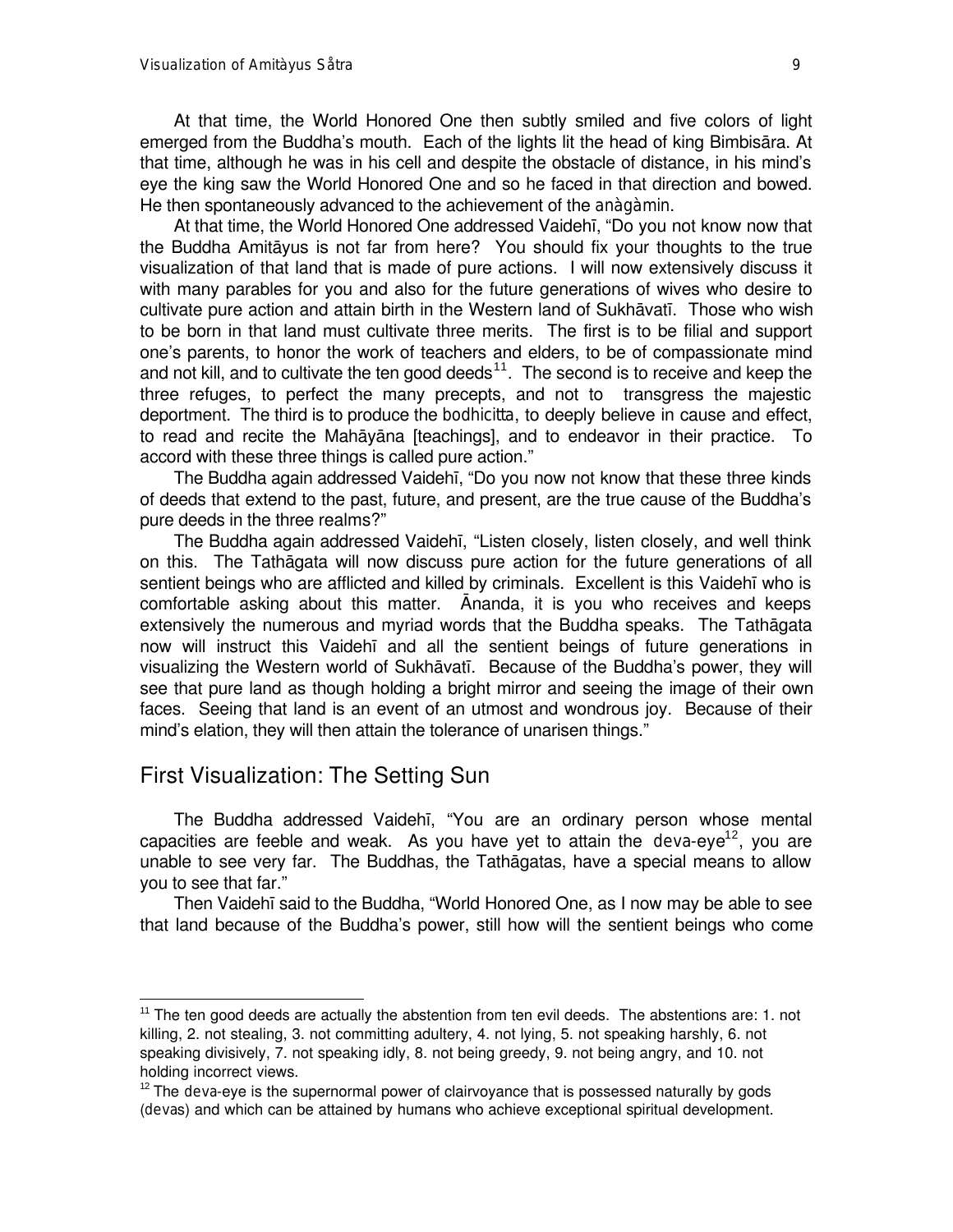after the Buddha's death be able to see the Buddha Amitàyus' world of Sukhàvatã when they are constrained by defilements, evil, unwholesomeness, and the five afflictions<sup>13</sup>?"

The Buddha addressed Vaidehī, "You and those sentient beings should concentrate your minds by fixing your thought to a single point, that being an image to the West. And what is that image? All the that multitudes of sentient beings [342a] who are not born blind, who have eyes, have see the sun set. You should bring up this image while properly sitting erect and facing to the West. Contemplatively examine the sun, wishing to be some place where it is setting, and cause the mind to firmly rest in the concentration on this image without moving from it. Seeing the sun and wishing for it to set, it should appear like a hanging drum before you. Once the sun is thus seen, then whether the eyes are shut or the eyes are open, it then can be clearly apprehended. This is the image of the sun and is called the first visualization.

#### Second Visualization: Water

"Next, imagine water. Seeing water that is clear leads to clear sight and then there is no scattering of the mind. Once this water has been seen, one should then bring up the image of ice. Seeing clearly through the ice, imagine lapis lazuli<sup>14</sup> beneath it. When this image is completed, see this ground of lapis lazuli to be both internally and externally clear and transparent. Beneath it there is diamond, the seven treasures, and golden pillars which support the ground of lapis lazuli. Those pillars are octagonal and each of their eight sides is made of a hundred jewels. Each of those jewels are pearls that have a thousand rays of light. And each of those lights have eighty-four thousand different colors. They clearly pass through that ground of lapis lazuli like millions of thousands of suns that cannot be adequately seen. Above that ground of lapis lazuli are yellow gold ropes that hang about variously. They are studded with the seven treasures and are straight and bright. In each of the treasures there are five-hundred colored lights, and those lights resemble a flower. And they also look like stars or moons hanging at different points in space, making a tower of light. It's floors number a hundred thousand and each floor is made of a hundred jewels. On that tower, there are a pair of borders that each are adorned with a billion flower flags and immeasurable musical instruments. Eight types of pure winds are produced by the lights, causing the musical instruments to emit voices that speak about discomfort, emptiness, impermanence, and selflessness. This is the imagery of water and is called the second visualization.

#### Third Visualization: The Land

l

ßWhen these images are complete, at the end of each of the visualizations they should be completely apprehended. Whether the eyes are shut or the eyes are open, they should not be scattered or lost and removed only at mealtimes. One continually considers these matters. Accordingly, these images are called the coarse visions of the land of Sukhāvatī. If one attains concentration, seeing that land completely and its

 $13$  The five afflictions are: 1. the process of birth, aging, illness, and death; 2. parting with what is loved; 3. meeting with what is hated; 4. inability to obtain what is desired; and 5. the distresses arising from the body and mind (five *skandha*s).

 $14$  A semiprecious stone that is usually a transparent azure color. This is one of the seven treasures.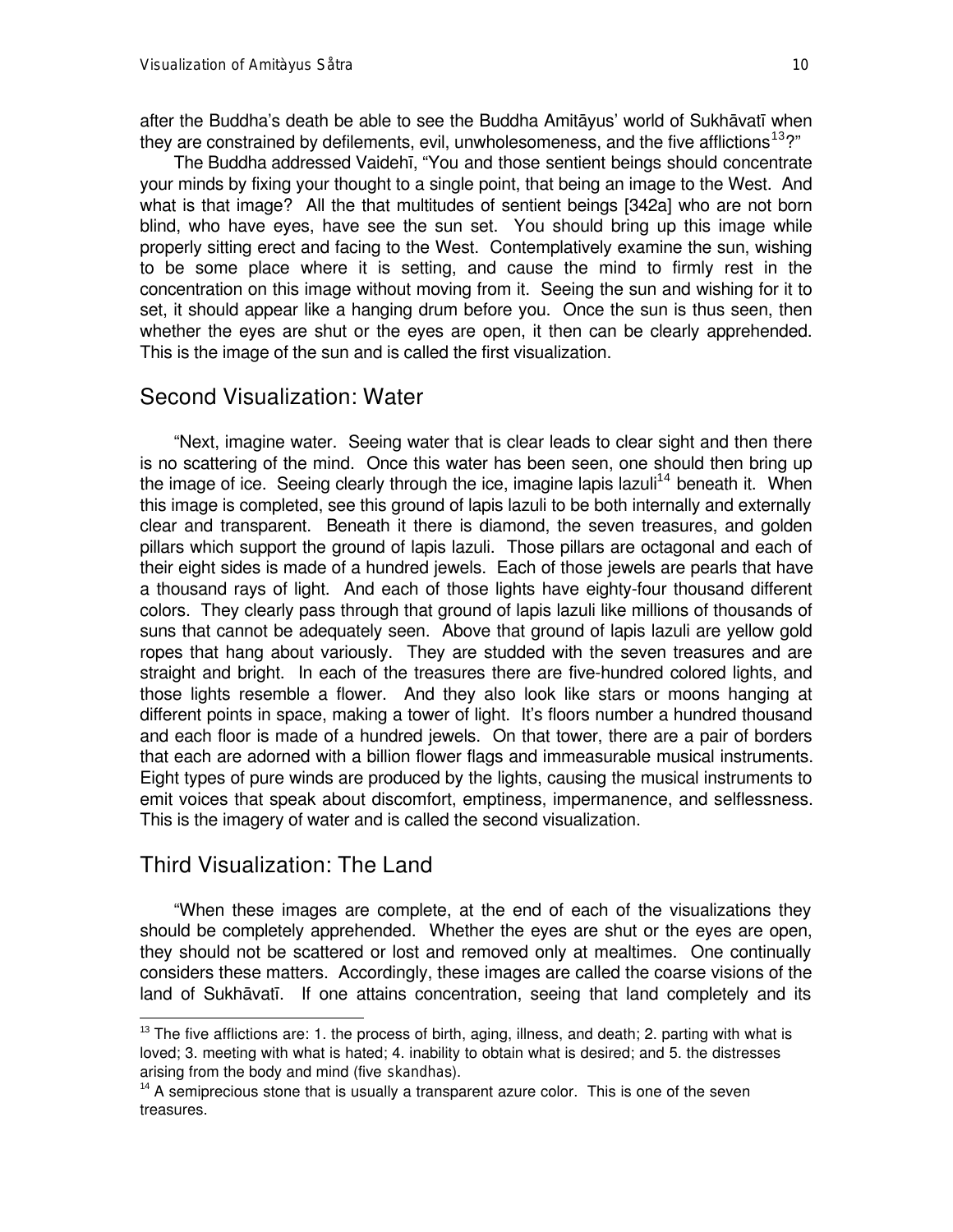components clearly, then it cannot be adequately described. This is the image of the land and is called the third visualization."

The Buddha addressed Ananda, "You are the keeper of the Buddha's discourses for future generations and all the great assemblies who wish to be liberated from suffering. For them I proclaim the Dharma of visualizing that land. Those who visualize the land remove the misdeeds of eight hundred million of aeons. When they leave their bodies, those future generations will be born in the pure land and their minds will attain nonobstruction. The performance of this visualization is called the right visualization. If one uses another visualization, that is called a wrong visualization."

#### Fourth Visualization: The Jewel Trees

The Buddha addressed Ananda and Vaidehī, "Once these images are completed, the next visualization is of the jewel trees. Visualizing the jewel trees, one should visualize one by one the images of seven pathways that are lined with the trees. Each of the trees is eight thousand *yojana*s tall. The seven-treasure leaves and flowers of those jewel trees have no imperfections. Each of the flowers and leaves are made of exceptional jewels and colors. From within the lapis lazuli is produced a golden light. From within the rock crystal is produced a crimson light. From within the carnelian is produced an agate light. And from the agate is produced a light derived from a true pearl. Coral, amber, and all the other myriad jewels are used as bright decorations. Wondrous nets of real pearls completely cover the tops of the trees and each of the tree tops has seven layers of these nets. Each of the nets intermittently has five billion wondrous flowers and palace halls that resemble the palace of Lord Brahma. And within each of them god-princes freely reside. Each of these princes has a necklace of five billion noble wish-fulfilling jewels. Those *maõi* jewels glow brightly for a radius of a hundred *yojana*s, not unlike a constellation of a billion suns and moons. They cannot be adequately described. These myriad jewels are intermittently mixed in color above [the trees]. The rows of these jewel tree paths are properly arranged and their foliage is also arranged orderly. Scattered among their myriad leaves are wondrous flowers. And above the flowers is spontaneously manifested seven-treasure fruits. Each one of the tree's flowers is twenty-five *yojana*s in diameter and their petals have a thousand colors and a hundred sorts of lines. Like the necklaces of the gods, there are myriad and wondrous flowers the color of the Jambu River's gold sands and they look like revolving wheels of fire. They appear amidst the leaves, springing up and producing fruits like the vase of øàkya. There is a great light that conjures up banners, flags, and immeasurable and precious canopies. Inside the precious canopies appear reflections of the deeds of all the Buddhas of the trichiliocosm. The Buddha lands of the ten directions also appear inside of them.

ßHaving seen these trees and properly visualized each one of them successively, including the visualization of the trees' trunks, branches, leaves, flowers, and fruits, this leads one to see them clearly. This is the imagery of the trees and is called the fourth visualization.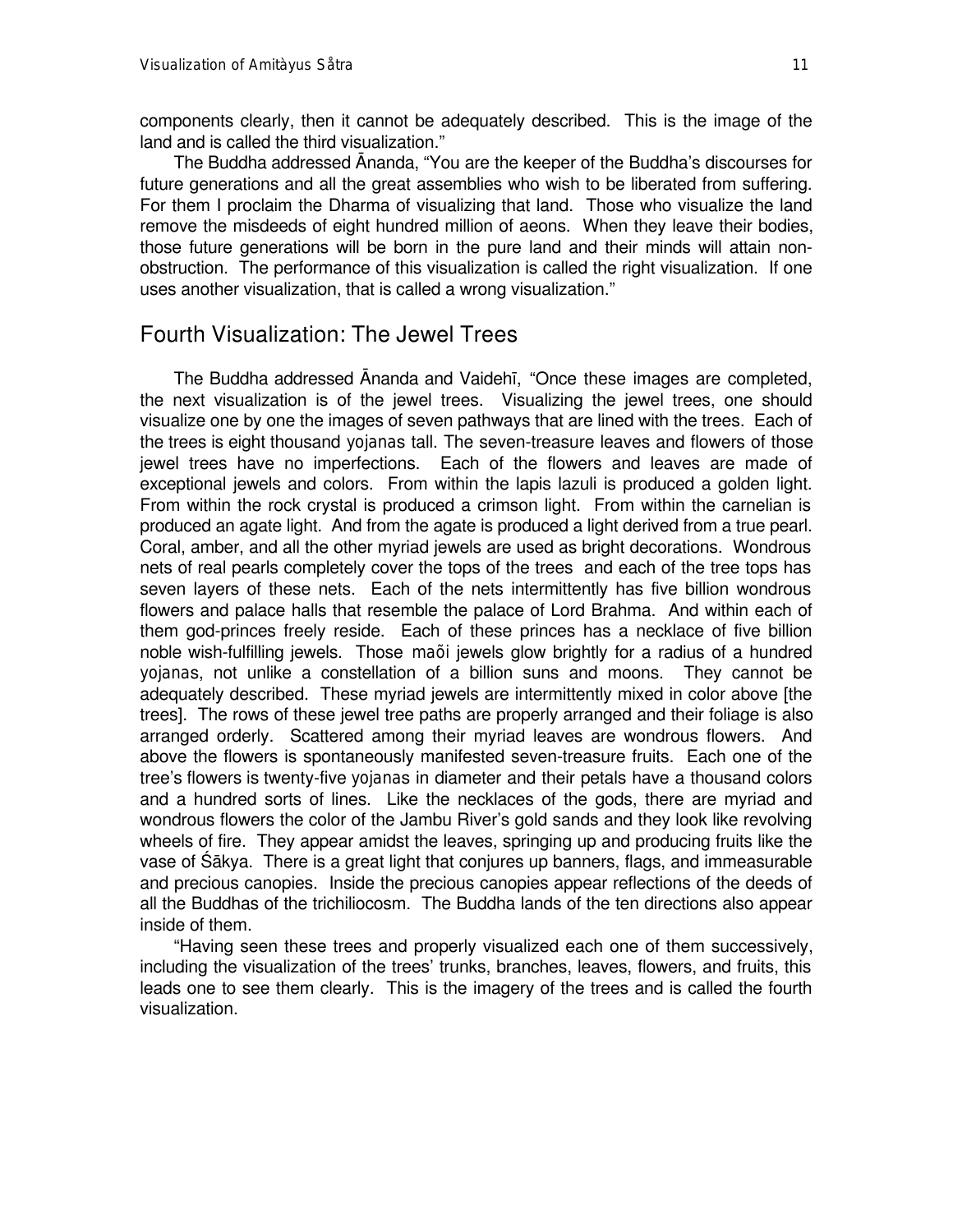#### Fifth Visualization: The Bodies of Water

"Next, one should imagine the bodies of water. The land of Sukhāvatī has eight bodies of water, and each one of the lakes' waters is made of the seven treasures. Their treasures are fluid as though created by a wish-fulfilling pearl. They are divided into fourteen branches and each of these branches is made of the seven treasures and is wondrous in color. The drain is a golden color. Under the drain are diamonds of various colors that are beneath the sands. In each of these bodies of water there are six hundred million seven-treasure lotus flowers. Each one of the lotus flowers is twelve *yojana*s in circumference. The *maõi* waters flow between the flowers and cause the plants to bob up and down. The sound of this is a fine and [342c] wondrous explanation of discomfort, emptiness, impermanence, selflessness, and the perfections (*pàramità*s)<sup>15</sup>. And, again, there is also praise of the Buddhas' marks and excellencies. Like wish-fulfilling pearls, they dance and produce a golden light that is subtle and wondrous. Constantly does it praise the mindfulness of the Buddha, the mindfulness of the Dharma, and the mindfulness of the Samgha. This is the visualization of the water's eight virtues and it is called the fifth visualization.

#### Sixth Visualization: Sukhāvatī's Trees, Land, and Lakes

"In each of the realms above the land of myriad treasures there are five billion treasure palaces. In those palaces there are measureless gods who make music with heavenly instruments. Further, there are musical instruments that hang in empty space like heavenly precious flags that do not flap but produce their own voice. In these myriad voices is discussed the mindfulness of the Buddha, the mindfulness of the Dharma, and the mindfulness of the Samgha of monks. This imagery being completed, it is called the coarse vision of Sukhāvatī's jewel trees, treasure land, and treasure lakes. This is the entire visualization of those images and is called the sixth visualization.

"If one sees these, he removes the grave misdeeds of measureless tens of millions of aeons. After the end of his life span, he necessarily will be reborn in that land. The performance these visualizations is called the right visualization. If one uses another visualization, that is called wrong visualization.

## Seventh Visualization: The Lotus Seat

l

The Buddha addressed Ananda and Vaidehi, "Listen closely, listen closely, and think well on this, for the Buddha shall discern and explain for you the Dharma that removes suffering. You should consider, keep, and widely explain its discernment for the great assembly." When he spoke these words, the Buddha of Infinite Life Span appeared sitting in the air with Avalokiteśvara and Mahāsthāmaprāpta flanking him to the left and to the right. Light blazed in such abundance that it was impossible to look at

<sup>15</sup> The six perfections (*pàramità*s) are: 1. The perfection of giving (*dàna-pàramità*), 2. the perfection of disciple (*÷ãla-pàramità*), 3. the perfection of patience (*kùànti-pàramità*), 4. the perfection of vitality (*vãrya-pàramità*), 5. the perfection of meditation (*dhyàna-pàramità*), and 6. the perfection of wisdom (*praj¤à-pàramità*). There form the framework of the Mahàyàna practice that extends across the laity and celibate *sa§gha* members.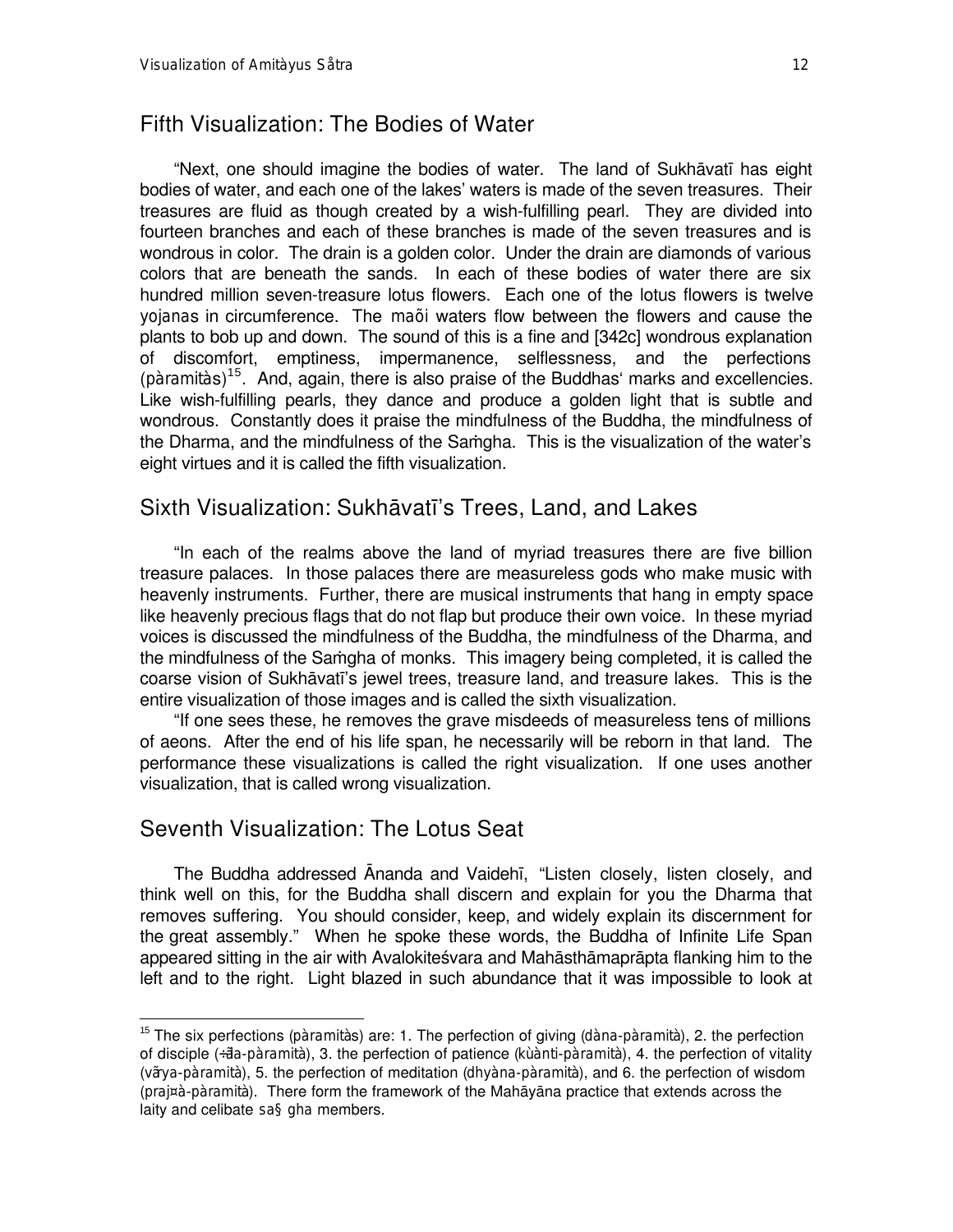them. The golden hue of the sands of a hundred thousand Jambu rivers could not compare to it.

Once Vaidehã saw the Buddha of Infinite Life Span, she fell to her knees and bowed. Then she said to the Buddha, "World Honored One, I now have attained sight of the Buddha of Infinite Life Span and those two *bodhisattva*s because of the Buddha's powers. How must future sentient beings visualize the Buddha of Infinite Life Span and those two *bodhisattva*s?"

The Buddha addressed Vaidehī, "One who wishes to visualize that Buddha must bring up this imagery. Upon the ground of the seven treasures imagine the image of a lotus flower and make each of the petals of that lotus flower be made of hundred-colored jewels. They have eighty-four thousand veins that are like veins painted by the gods and they also have eighty-four thousand different lights that are clearly visible. The small petals of that flower are two hundred and fifty *yojana*s in diameter. Thus that lotus flower is endowed with eighty-four thousand such petals. And it is ornamented between each of these petals with a billion royal *maõi*-pearls. Each of these *maõi*-pearls emits a thousand lights and those lights are like canopies made of the seven treasures, for they entirely cover the [343a] land. The cup of the lotus flower is made of noble wish-fulfilling jewels. This cup of the lotus flower is decorated with eighty thousand diamonds, *ki§÷uka* jewels, and wondrous nets made of *brahma maõi*-pearls. Atop that cup there are four precious flags that spontaneously arise, each of which are like a hundred trillion Mount Sumerus. Atop the flags are precious banners that are like those of Yama's palace. Again, they are decorated with five billion fine and wondrous precious pearls. Each of the precious pearls emit eighty-four thousand lights and each of those lights create eighty-four thousand different shades of gold. Each of those shades of gold pervade the treasure land, everywhere transforming themselves into different shapes. Some become diamond cups, some form true pearl nets, and others create a variety of flower clouds. On all ten sides, they transform according to one's wishes, performing the acts of the Buddha's work. This is the imagery of the lotus seat and is called the seventh visualization."

The Buddha addressed Ananda, "The likes of this wondrous flower are created by the power of the past vows of Dharmàkara. If one wishes to be mindful of that Buddha, he should first visualize the imagery of the lotus seat. When visualizing this imagery, he should not stray into other visualizations. He should visualize each of its components: each of the pearls, each of the lights, each of the cups, and each of the flags. Each of these are to be made as clear as seeing one's own face in a mirror. One who completes these images eliminates the misdeeds of fifty thousand aeons of births and deaths. Necessarily will he be born in the world of Sukhāvatī. Performing this visualization is called right visualization. If one performs another visualization, that is called wrong visualization."

### Eighth Visualization: The Three Sages

The Buddha addressed Ananda and Vaidehī, "Once this is seen, next one should visualize the Buddha. And why is that? The Buddhas, the Tathàgatas, are the body of the universe (*dharmadhàtu*) that enters into all of the sentient beings' thoughts and minds. This is why when your mind imagines the Buddha, this mind then is the thirty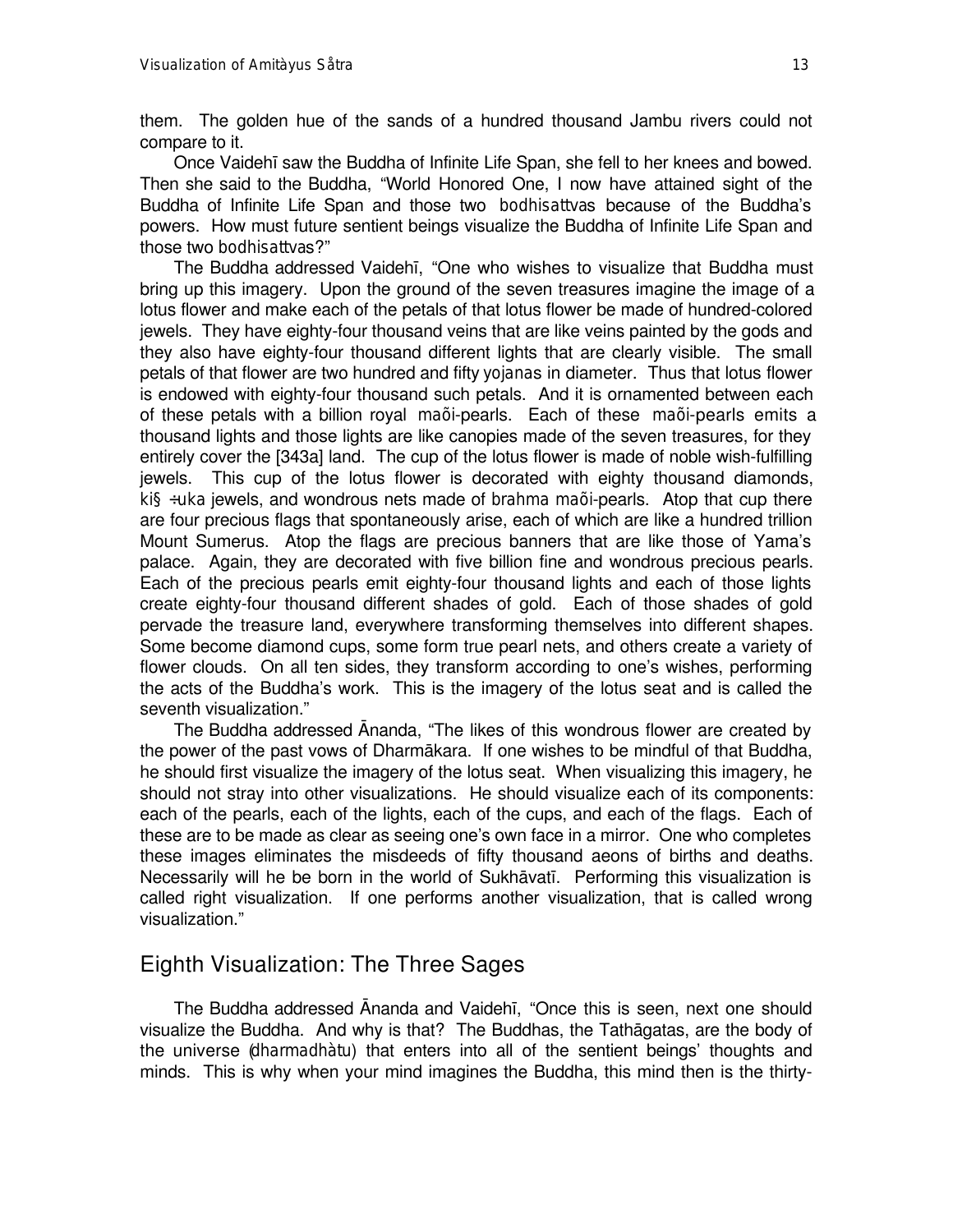two marks and eighty excellencies<sup>16</sup>. This mind that creates the Buddha is the mind that is the Buddha. The Buddhas' true and pervasive knowledge is an ocean from which the mind's thoughts and images arise. This is why one should with a singleness of mind tie himself to mindfully and contemplatively examining that Buddha, that Tathàgata, that Arhat, that Supremely Awakened One. One who imagines that Buddha first must imagine his form. When he sees this one precious form, whether his eyes are open or his eyes are closed, it is like the golden color of the Jambu river's sands, sitting atop the flower. Once he is seen sitting there, the mind's eye will be opened and one will clearly see Sukhāvatī's seven-treasure adornments, treasure land, treasure lakes, and paths lined with jewel trees, as well as the heavenly precious canopies that are everywhere draped overhead. The myriad precious nettings hold the entire sky. If one sees it according to this, it should be very clear like something sitting in the palm of one's hand.

ßOnce this has been seen, one should again make a great lotus flower on the left side of the one on which the Buddha sits [343b], this lotus flower being like the one described before without any difference. And again make a great lotus flower on the right side of the one on which the Buddha sits. Imagine a form of the Bodhisattva Avalokite svara sitting on the left lotus flower and also make him a gold color as described before without any difference. Then imagine a form of the Bodhisattva Mahàsthàmapràpta sitting on the right lotus flower. When these images are complete, the Buddha and *bodhisattva* forms should emit light. Their light is a gold color and illuminates the jewel trees. Beneath each of the trees, there are also three lotus flowers, upon each sit the forms of one Buddha and two *bodhisattva*s. Everywhere do these forms fill that land. When this image is completed, the practitioner should hear the flowing waters that glow as well as the jewel trees, ducks, and geese which speak the wondrous Dharma. Entering into concentration or exiting from concentration, he constantly hears that wondrous Dharma. The practitioner who hears it, when he exits concentration will think about it, uphold it, and not forsake it. This causes him to be conjoined with this Såtra. If he is not conjoined with it, then this is called a mistaken image. If he is conjoined with it, that is called seeing the world of Sukhāvatī by its coarse characteristics. This is the imagery of their forms and is called the eighth visualization. One who performs this visualization removes the misdeeds of an immeasurable number of aeons of birth and death. In his present body he will attain the concentration of recollecting the Buddha<sup>17</sup>."

## Ninth Visualization: The Body of the Buddha of Infinite Life Span

The Buddha addressed Ananda and Vaidehī, "When this imagery is completed, next one should further visualize the Buddha of Infinite Life Span's bodily marks and light. ânanda, it should be known that the body of the Buddha of Infinite Life Span is like the gold of the sands of a trillion Jambu rivers in the Yama heaven. That Buddha's body is as tall as a number of *yojana*s equaling that of the sands of six sextillions of Ganges rivers. The white tuft of hair between his brows curls to the right and is the size of five Mount Sumerus. The Buddha's eye is like the waters of the four oceans and the blue and white of it should be clearly seen. The hairs of his body produce lights that are like

 $16$  The thirty-two marks and eighty excellencies are mythically considered the universal attributes of all Buddhas. See the glossary for a recounting of these in detail.

<sup>17</sup> The *fo-nien samàdhi*.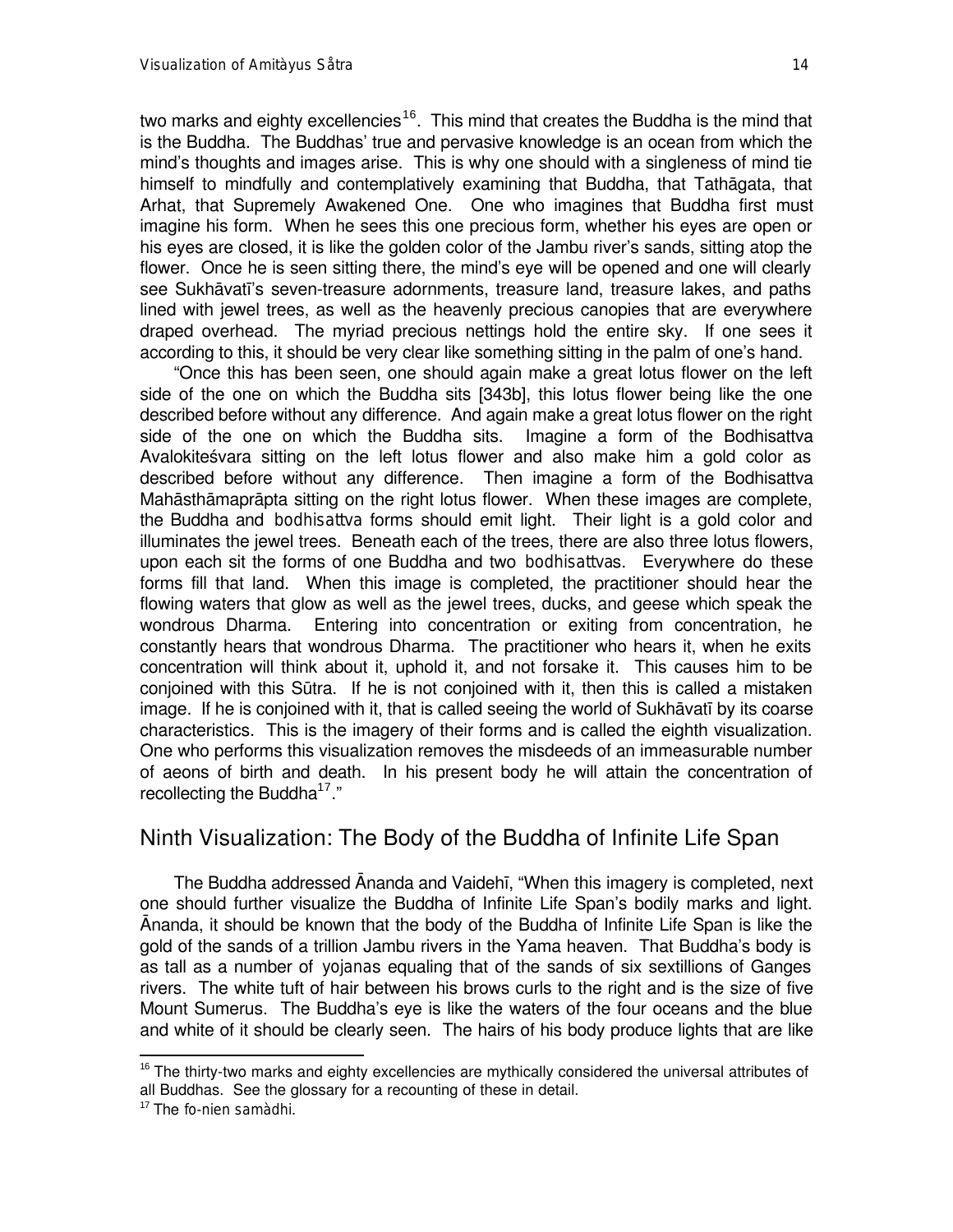Sumeru in size. That Buddha universally lights an area the size of a billion trichiliocosms. Within that pervasive light, there are conjured Buddhas whose number is equal to that of the sands of ten sextillions of Ganges rivers. Each one of those conjured Buddhas also has a myriad number of countless conjured *bodhisattva*s who are their attendants. The Buddha of Infinite Life Span has eighty-four thousand marks. And in each of those marks he has eighty-four thousand excellencies. And in each of those excellencies there are eighty-four thousand lights. Each of those lights pervasively illuminate the worlds of the ten directions. And the sentient beings who are mindful of the Buddha are gathered up, protected, and not forsaken. His light, marks, excellencies, and conjured Buddhas cannot be adequately described. It is only by the imagination that the mind is caused to clearly see them.

"Seeing these things, then one should see all the Buddhas of the ten directions. Because one sees the Buddhas, it is then called [343c] the concentration of recollecting the Buddha. Performing this visualization is called visualizing the body of all Buddhas. Because it is the visualization of the body of the Buddhas, this is also seeing the Buddha's mind. The Buddha's mind is great empathy and compassion and with unconditional empathy does it gather the sentient beings.

ßWhen one who performs this visualization departs from his body, he will be born in other lives in the presence of Buddhas and with them attain the tolerance of the unarisen. This is why the wise should tie the mind to the contemplation of the Buddha of Infinite Life Span. One who visualizes the Buddha of Infinite Life Span, entering a single mark or excellence of his, or only visualizing the white tuft of hair between his brows, verily will he be caused to see clearly. Seeing the mark of the white tuft between the Buddha's brows, he will then spontaneously see the eighty-four thousand marks and excellencies manifested. One who sees the Buddha of Infinite Life Span then sees the infinite Buddhas of the ten directions. Because he has attained sight of the infinite Buddhas, the Buddhas before him will confer prediction<sup>18</sup> upon him. This is the pervasive visualization of the image of all form bodies [of the Buddha] and is called the ninth visualization. Performing this visualization is called right visualization. If one performs other visualizations, that is called wrong visualization."

#### Tenth Visualization: Bodhisattva Avalokiteśvara

The Buddha addressed Ananda and Vaidehi, "Having seen clearly the Buddha of Infinite Life Span, next one should visualize Bodhisattva Avalokiteśvara. This *bodhisattva*'s body is eighty sextillions of *yojana*s long and is a purple gold color. On the top of his head is a fleshy knot and around his neck is a halo of light. His face and this halo are each a hundred thousand *yojana*s in radius. Within his halo of light there are five hundred conjured Buddhas that are like Śākyamuni. Each one of those conjured Buddhas have five hundred conjured *bodhisattva*s and a measureless number of gods who are their attendants. The sentient beings of the five paths<sup>19</sup> are lifted in his body's light with all their forms and marks therein made apparent. There are atop his head *maõi*-pearls that make up a heavenly crown. In his heavenly crown a conjured Buddha

<sup>&</sup>lt;sup>18</sup> I.e., prediction of the one being certain to attain enlightenment.

<sup>19</sup> The five paths are the five destinies sentient beings cycle through in *sa§sàra*, excluding birth in the heavens which is the sixth. They are: 1. the hells, 2. hungry ghost, 3. animal, 4. human, and 5. heavens.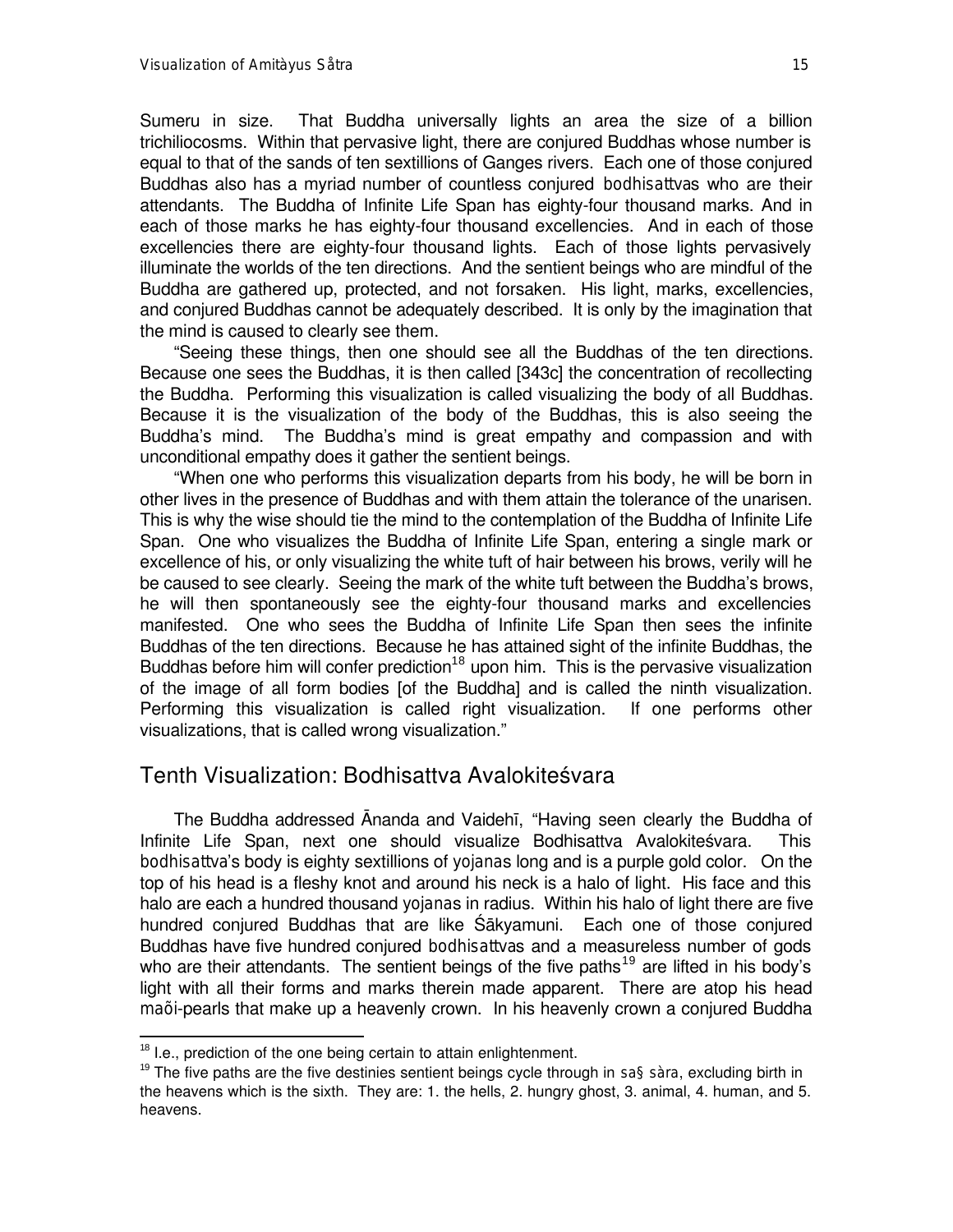stands that is twenty-five *yojana*s tall. Bodhisattva Avalokiteśvara's face is like the golden color of the Jambu river's sands. The white tuft between his brows is made of the colors of the seven treasures and streaming from it are eighty-four thousand kinds of light. Within each of those lights there are measureless and boundless hundreds of thousands of conjured Buddhas. Each of those conjured Buddhas have countless conjured *bodhisattva*s as their attendants. This changing display spontaneously fills the worlds of the ten directions. There are eight hundred million marvelous [344a] lights that resemble a red lotus flower.

"He has jewel bracelets and on those bracelets is displayed all manner of adornments. The palms of his hands are marked with five billion variously colored lotus flowers and his ten fingers have on each of their tips eighty-four thousand drawings like the illuminations of a text. Each of those drawings are in eighty-four thousand colors. Each of those colors have eighty-four thousand lights and they are pliant, soft, and illuminate everything everywhere. With these treasured hands, he receives and guides sentient beings. When he lifts he feet, there are beneath them thousand-spoked wheels that then spontaneously turn into five billion light towers. And when he puts his foot down, there are diamond and *maõi* flowers that are strewn about everywhere. His other bodily marks and myriad excellencies are exactly like the Buddha's without any difference, excepting the fleshy topknot on his head and his invisible forehead. Those are not comparable to the World Honored One. This is the visualization of Bodhisattva Avalokiteśvara's true bodily image and is called the tenth visualization."

The Buddha addressed Ananda, "If there is one who wishes to visualize Bodhisattva Avalokiteśvara, he must do so with this visualization. Those who perform this visualization will not encounter misfortune, being purified by removing the obstructions of their deeds, and it will remove the misdeeds of countless aeons of birth and death. To hear the name of this *bodhisattva* just once has a measureless merit. What more so is it with truly visualizing him then? If there is one who wishes to visualize Bodhisattva Avalokitesvara, he first visualizes the fleshy knot atop his head, then visualizes the heavenly crown, and then his remaining myriad characteristics also are successively visualized. All of them should be clearly seen as though resting in the palm of one's hand. The performance of this visualization is called the right visualization. If one uses another visualization, that is called the wrong visualization.

#### Eleventh Visualization: Bodhisattva Mahàsthàmapràpta

ßThe next visualization is that of Bodhisattva Mahàsthàmapràpta. The measurement of this *bodhisattva*'s body is as great or small as that of Avalokites vara. The halo of light and his face are each one hundred and twenty-five *yojana*s in radius and illuminates an area of two hundred and fifty *yojana*s. Rising from his body, the light illuminates the lands in the ten directions. He is a purple gold when sentient beings see him. If they see just the light from one of his pores, they then will see the measureless number of Buddhas in the ten directions and their pure and wondrous light. This is why an epithet of this *bodhisattva* is `Boundless Light'. Everything is pervasively illuminated by the light of his wisdom, leading others to be free from the three poisons<sup>20</sup> and attain unsurpassed powers. This is why an epithet of this *bodhisattva* is 'Great Might that

 $20$  The three poisons are greed, hatred, and ignorance.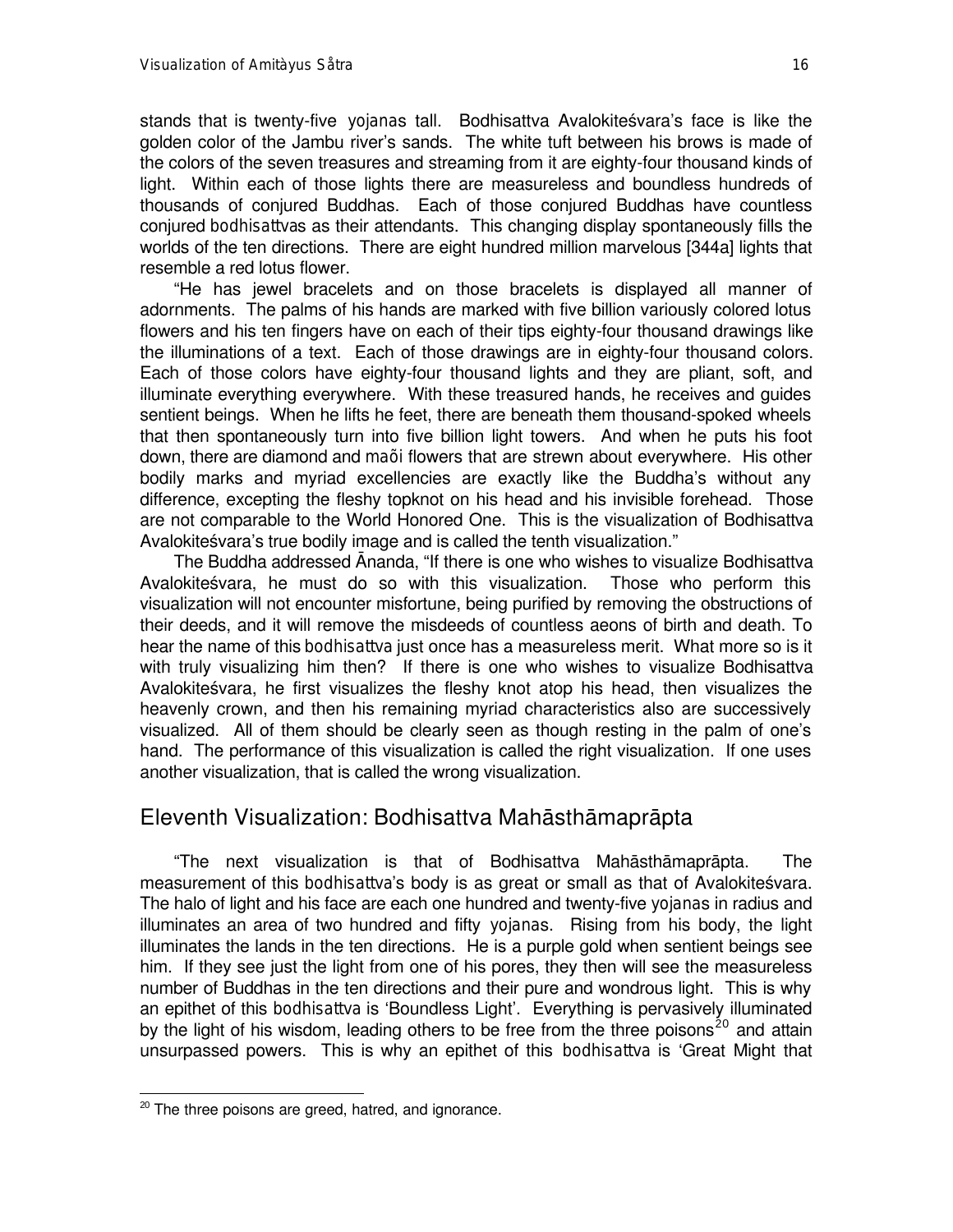l

Extends Everywhere' (Mahàsthàmapràpta). This *bodhisattva*'s heavenly crown is made of five hundred jewel flowers, and each one of the jewel flowers has five hundred towers. In each of the towers are conjured Buddhas from the ten directions and their pure and wondrous lands. All of them that appear inside the crown have at the top of their heads a fleshy topknot that is like a red lotus (*padma*) flower. And atop the fleshy topknot there is a jewel vase that contains lights that show the Buddha's deeds everywhere. The remaining bodily characteristics are like those of [344b] Avalokiteśvara without any difference.

ßWhen this *bodhisattva* walks, the worlds in the ten directions all are shook and on the ground that moves there appear five billion jewel flowers. Each one of those flowers is adorned with an eminent appearance like that found in the world of Sukhāvatī. When this *bodhisattva* sits, the seven-treasure lands simultaneously quake. From the Buddhaworld (*kùetra*) of Golden Light below to the Buddha-world of the Light King above, as well as those worlds in-between that number like the measureless atoms that make a person or that make the body of the Buddha of Infinite Life Span, they all then see Avalokiteśvara and Mahāsthāmaprāpta. They all flock together like clouds to that world of Sukhàvatã and in the surrounding areas out to the horizon they sit upon lotus flower seats to hear the widely proclaimed wondrous Dharma that liberates sentient beings from discomfort.

ßThe performance of this visualization is called the right visualization. If one uses another visualization, it is called the wrong visualization that sees Bodhisattva Mahàsthàmapràpta. This is the visualization of Mahàsthàmapràpta's physical characteristics and is called the eleventh visualization. It removes the misdeeds of a countless number of aeons of infinite births and deaths. Those who perform this visualization do not dwell as embryos<sup>21</sup> and will always frolic in the Buddha's pure and wondrous land.

## Twelfth Visualization: The Buddha of Infinite Life Span's World of **Sukhāvatī**

ßWhen that visualization is completed, it is called the perfection of the visualizations of Avalokiteśvara and Mahāsthāmaprāpta. When these things are seen, there will arise in one's mind the image of his birth in the Western world of Sukhāvatī sitting inside a lotus flower cross-legged. Then one should imagine the flower in its totality and then imagine the lotus flower opening. When the lotus flower opens, imagine that there are five hundred colored lights that emerge and illuminate one's body. Then imagine opening one's eyes and seeing the water, the birds, the trees, the Buddhas and *bodhisattva*s filling the skies. And these Buddhas produce a voice that proclaims widely the wondrous Dharma and the totality of the twelve divisions of the Sūtras. And when this produces certainty, consider and keep them without error. Once this is seen, it is called seeing the Buddha of Infinite Life Span's world of Sukhāvatī. This is the universal visualization of its imagery and is called the twelfth visualization. The Buddha of Infinite Life Span will

 $^{21}$  This refers to the manner that rebirth into Sukhāvatī usually takes, which is to be born inside a lotus flower on the treasure lakes and remain therein as a sort of spiritual gestation before emerging. This passage would suggest that it is very rare person who can perform all of the preceding visualizations.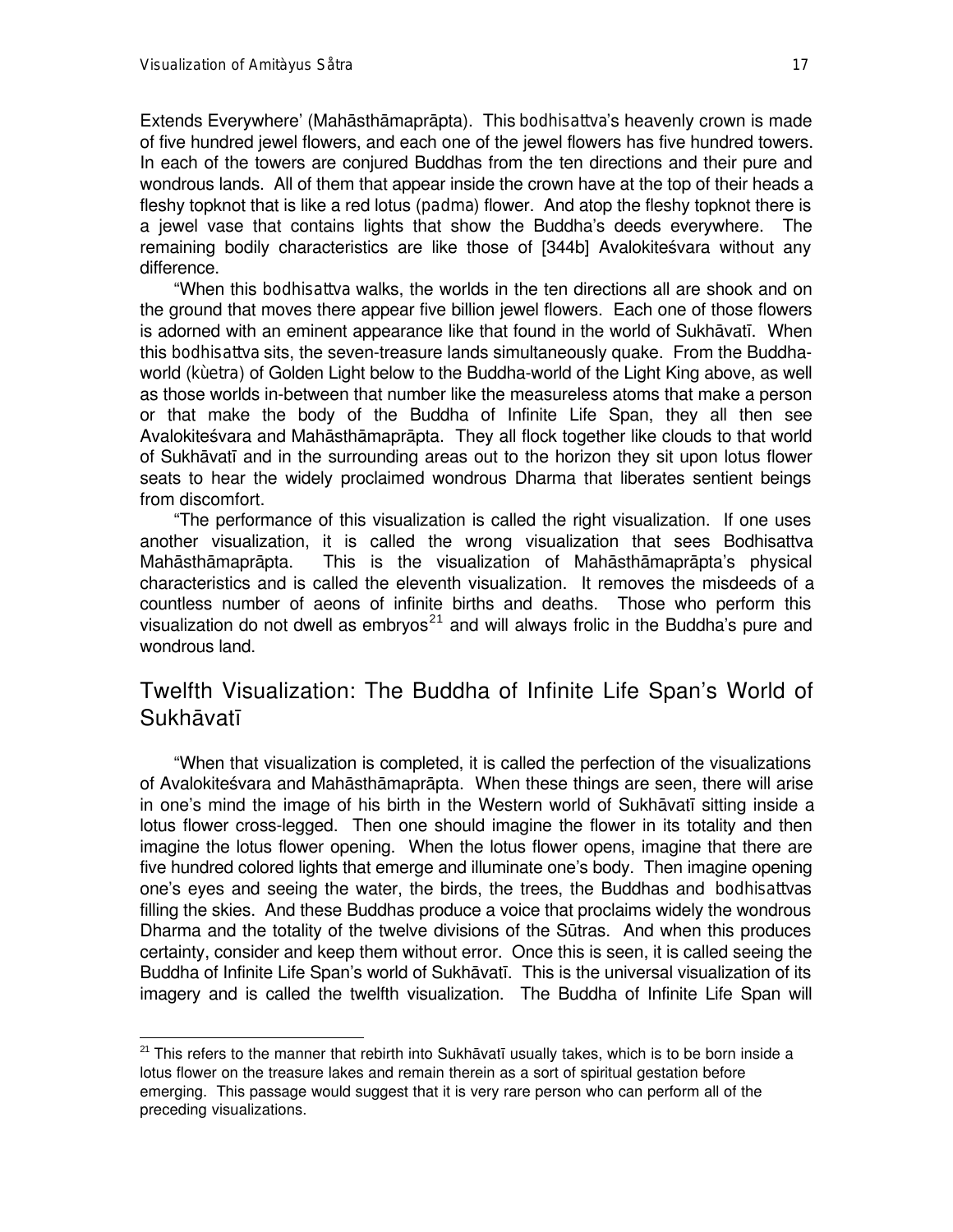l

transform his body innumerably and he will always come with Avalokite svara and Mahāsthāmaprāpta to the practitioner's location."

## Thirteenth Visualization: The Three Sages of the World of **Sukhāvatī**

The Buddha then addressed Ananda and Vaidehī. "If one wishes with the utmost mind to be born in the West, first they must visualize a sixteen foot image resting above a pool of water as it has been previously described. The measure of the Buddha of Infinite Life Span's body is boundless and is something that the ordinary person's mind cannot fathom. Still, because of the power of that Tathàgata's vows, those who attempt to imagine it will necessarily succeed. Simply imagining the Buddha's image brings measureless merit, so how much more then would it be to visualize the Buddha's perfect bodily characteristics? [344c] The Buddha Amitàyus' spiritual powers are at his disposal and in the lands of the ten directions he transforms himself with self-mastery. Sometimes he appears with a great body that fills the sky. Sometimes he appears with a tiny body that is only sixteen or eighteen feet tall. The color of those appearances is of gold and completely lighted are these transformation Buddhas and their jeweled lotus flowers. As has been described above, the bodies of Avalokitesvara and Mahàsthàmapràpta in all places are the same. Sentient beings who simply visualize their heads know Avalokite÷vara and Mahàsthàmapràpta. These two *bodhisattva*s aid the Buddha Amitàyus and pervasively transform everywhere. This is the visualization of sundry images and is called the thirteenth visualization."

# Fourteenth Visualization: The Superior Rank of Those Who Are Reborn

The Buddha addressed Ananda and Vaidehī, "First is the best of the superior rank of those who are reborn there. If there are sentient beings who vow to be born in that land and produce three kinds of mind, they thereupon will be reborn there. What are the three? First is the most sincere mind; second is the profound mind; and third is the dedication of the mind that produces the vow. Those who are endowed with those three minds will necessarily be born in that land.

"Again, there are three kinds of sentient beings who will be reborn there. What are the three? First are the compassionate ones who do not kill and are capable of practicing the precepts; second are those who read and recite the Mahàyàna Vaipulya Sūtras<sup>22</sup>; and third are those who cultivate the practice of the six mindful dedications of the produced vows. Those who are endowed with these virtues will be born in that land. Between one day and seven days, they thereupon will be reborn there. When they are reborn in that land, it is because these people purely advanced with bravery. The Tathāgata Amitāyus will be there along with Avalokiteśvara, Mahāsthāmaprāpta, countless transformation Buddhas, a great congregation of a hundred thousand monk

<sup>&</sup>lt;sup>22</sup> The Vaipulya Sūtras (Lit., *vaipulya* means "huge" or "extensive") are the large Mahāyāna Sūtras such as the Prajñā-pāramitā Sūtra, the Lotus Sūtra, and the Avatamsaka Sūtra.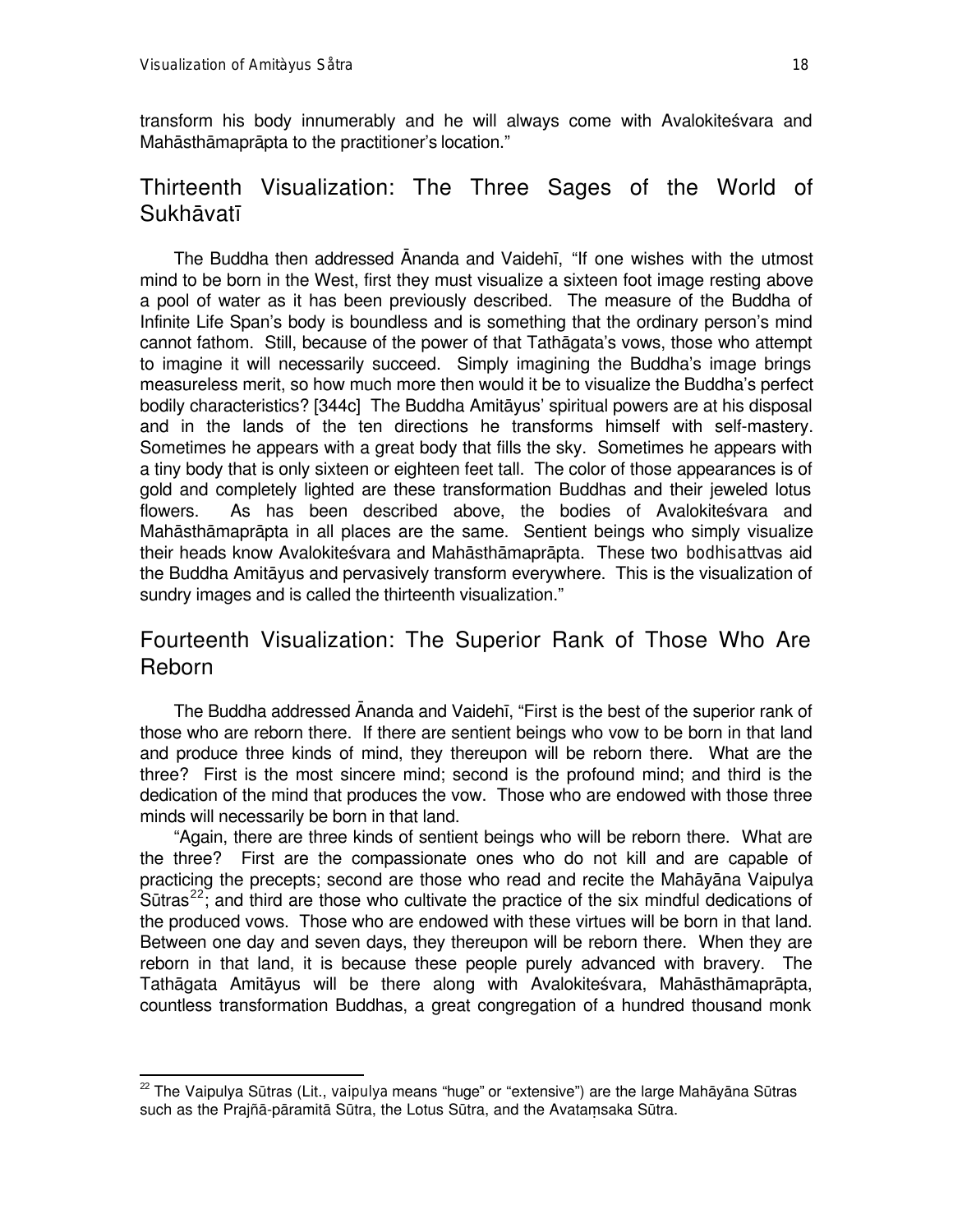voice-hearers<sup>23</sup>, measureless gods, and the seven-treasure palaces. Bodhisattva Avalokiteśvara will be holding a diamond tower and Bodhisattva Mahāsthāmaprāpta will walk up to the person. The Buddha Amitàyus will emit a great light that illuminates the practitioner's body and the *bodhisattva*s with take his hands and greet him. Avalokiteśvara and Mahāsthāmaprāpta will go with innumerable *bodhisattva*s and praise the practitioner's diligent mind. Once the practitioner has seen this, he will joyfully dance and frolic. He sees himself mounting the diamond tower that follows after the Buddha. In a snap of the fingers, he will be reborn in that land, and once there he will see the Buddha's physical body and the perfection of his myriad characteristics. He will also see [345a] the perfection of the *bodhisattva*s` physical characteristics. The light of the jewel forests will widely proclaim the wondrous Dharma and having heard it they will thereupon be awakened to the tolerance of unarisen things. Continuously in an moment they will move through the work of the Buddhas. Universally in the realms of the ten directions they will go before the Buddhas, successively receive their predictions, and then return to their native lands, having attained measureless hundreds of thousands of *dhàraõã* gates. This is called those who are the best of the superior rank to be born there.

ßThose who are the average of the superior rank to be born there do not necessarily keep, read, and recite the Vaipulya Såtras, but well understand their meaning readily. Their minds are not surprised by the supreme meaning. They are profoundly faithful in cause and effect and do not slander the Mahàyàna. With these virtues, they dedicate vows and seek birth in the land of Sukhàvatã. Those who practice this practice at the time of their life's end will be met by Amitāyus, Avalokiteśvara, and Mahāsthāmaprāpta carrying purple gold rods with a measureless great congregation surrounding them. They then will praise him, saying, `Dharma disciple, you have practiced the Mahàyàna and understood the supreme meaning. For this reason, we now have come to greet you with a thousand transformation Buddhas who will simultaneously lend you their hands.' The practitioner then will see himself seated on a purple gold tower and with his palms together and fingers interlaced he will praise the Buddhas. As though in a single thought, he then will be born in that land among the seven-treasure lakes. His purple gold tower is like a great jewel flower and he will dwell there until it opens. The practitioner's body then will be a purple gold color and under his feet there will be lotus flowers made of the seven treasures. The Buddha and *bodhisattva*s together will at that point emit light, illuminating the practitioner's body, and then his eyes will open clearly. Because of his previous dwelling, he will have often heard a variety of voices that purely proclaimed the profound truth of the supreme meaning. There under the gold tower he will bow to the Buddha with his palms together and praise the World Honored One continuously for a week. He should thereupon come upon the supremely unexcelled *bodhi*<sup>24</sup>, attaining it without reversal. He should at that time be able to fly off to all places in the ten directions, pass by the deeds of the Buddhas, and with the Buddhas cultivate their concentrations continuously for a small aeon, attaining the tolerance of the unarisen and receiving predictions. This is called those who are the average of the superior rank of those to be born there.

<sup>&</sup>lt;sup>23</sup> A translation of *÷ràvaka*, which means "auditor", signifying someone who hears the Buddha but does not understand him yet.

<sup>24</sup> I.e., *anuttara-samyak-sa§bodhi*.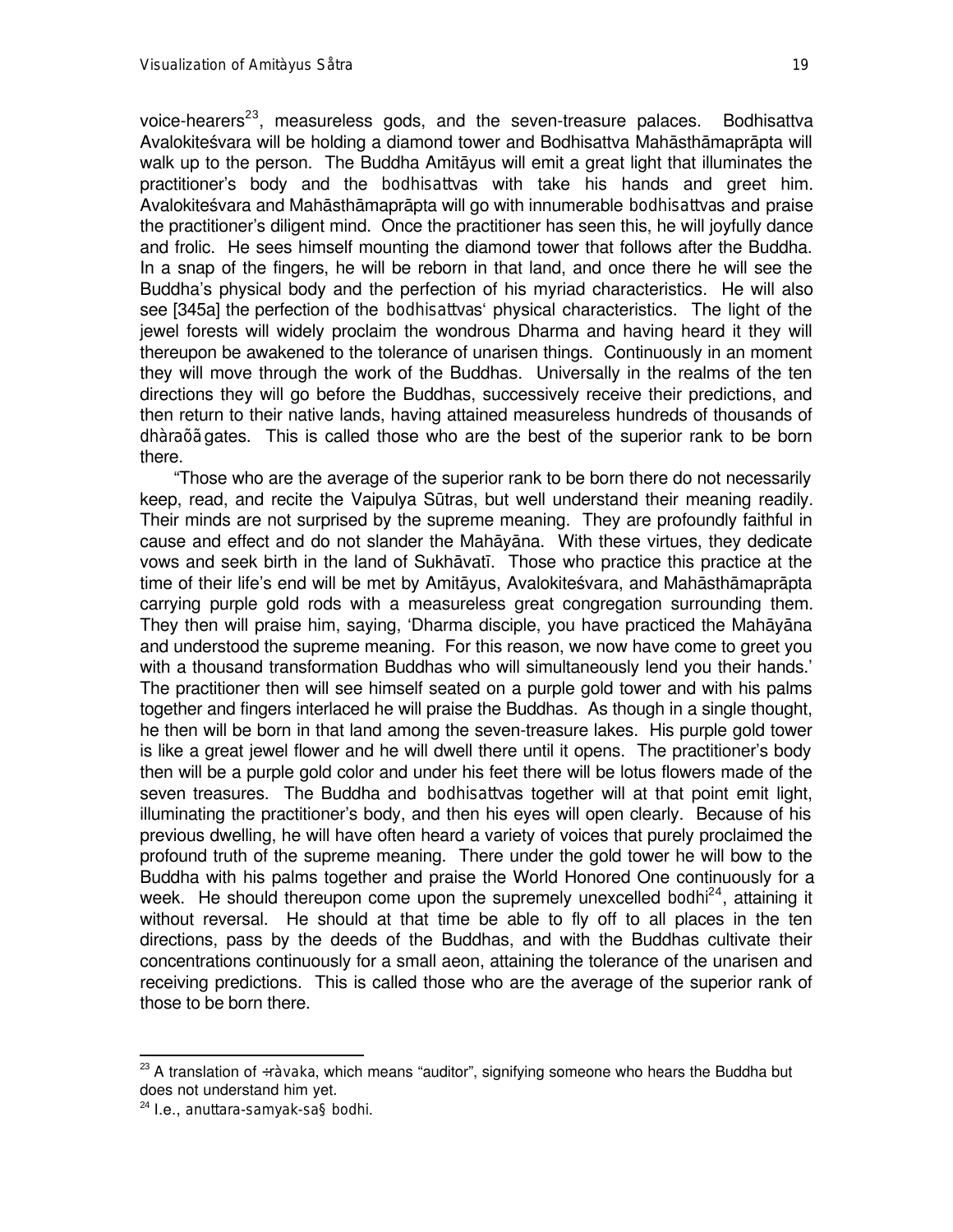ßThose who are the least of the superior rank to be reborn there also believe in cause and effect and do not slander the Mahàyàna, but they only produce the unsurpassed thought of enlightenment<sup>25</sup>. With these virtues they will dedicate vows and seek to be born in that land of Sukhāvatī. At the end of the practitioner's life, the Buddha Amitàyus, Avalokite÷vara, and Mahàsthàmapràpta accompanied by *bodhisattva*s will come to greet this person carrying golden lotus flowers that conjure forth five hundred Buddhas. The five hundred conjured Buddhas will simultaneously lend their hands to him and praise him, saying, `Dharma disciple, you now have purely produced the unsurpassed thought of enlightenment and so we now have come to greet you.' Seeing this event, he thereupon will see himself seated on a gold lotus flower. Being seated in the flower completely, he will follow the World Honored One and thereupon be reborn among the seven-treasure lakes. In one day and one night, the lotus flower [345b] will then open and afterwards he will see perfectly. Having heard a variety of voices all widely proclaiming the wondrous Dharma, he will trek through the worlds to give offerings to the Buddhas. With those Buddhas he will hear the profound Dharma continuously for three small aeons, attain a hundred wisdom gates of the Dharma, and abide in the stage of joy. This is called the least of the superior rank to be reborn there and is called the fourteenth visualization."

## Fifteenth Visualization: The Average Rank of Those Who Are Reborn

The Buddha addressed Ananda and Vaidehi, "Those who are the best of the average rank to be reborn there, whether they are sentient beings who have received and kept the five precepts<sup>\*</sup>, or kept the eight precepts<sup>27</sup>, and cultivated the practice of the precepts and do not perform the five contrary  $acts^{28}$ , and have none of the myriad errors, then with these virtues they will dedicate vows and seek rebirth in that Western land of Sukhāvatī. When their life is at its end, the Buddha Amitāyus will be accompanied by a retinue of monks surrounding him and emit a golden light to those people's location. They will widely proclaim discomfort, emptiness, impermanence, and selflessness, praising the renunciation of the household and becoming free of the myriad discomforts. Once the practitioner has seen this, his mind will be greatly elated. He will then see himself seated on a lotus tower. Kneeling for a long time with his palms together, he will bow to the Buddha and before he has lifted his head, he thereupon will be reborn in that world of Sukhāvatī and the lotus flower will soon open. When the flower has opened, he will hear a variety of voices praising the four truths. He would at that

<sup>25</sup> I.e., *bodhicitta*.

 $26$  These are the five basic precepts: 1. Not to kill, 2. not to steal, 3. not to commit adultery, 4. not to lie, and 5. not to become intoxicated. These constitute the precepts of a lay Buddhist who remains a householder but are also the core precepts of all Buddhists.

<sup>&</sup>lt;sup>27</sup> The eight precepts include the five plus: 6. not to adorn oneself with cosmetics, jewelry, etc.; 7. not to sleep on fine beds; and 8. not to eat after noon. These eight constituted the precepts of a novice who had just entered the homeless *sa§gha*.

 $^{28}$  The five contrary acts are variously defined, but the most common is: 1. killing one's father, 2. killing one's mother, 3. killing a Worthy (Arhat), 4. shedding the blood of a Buddha, and 5. destroying the harmony of the *sa§gha*.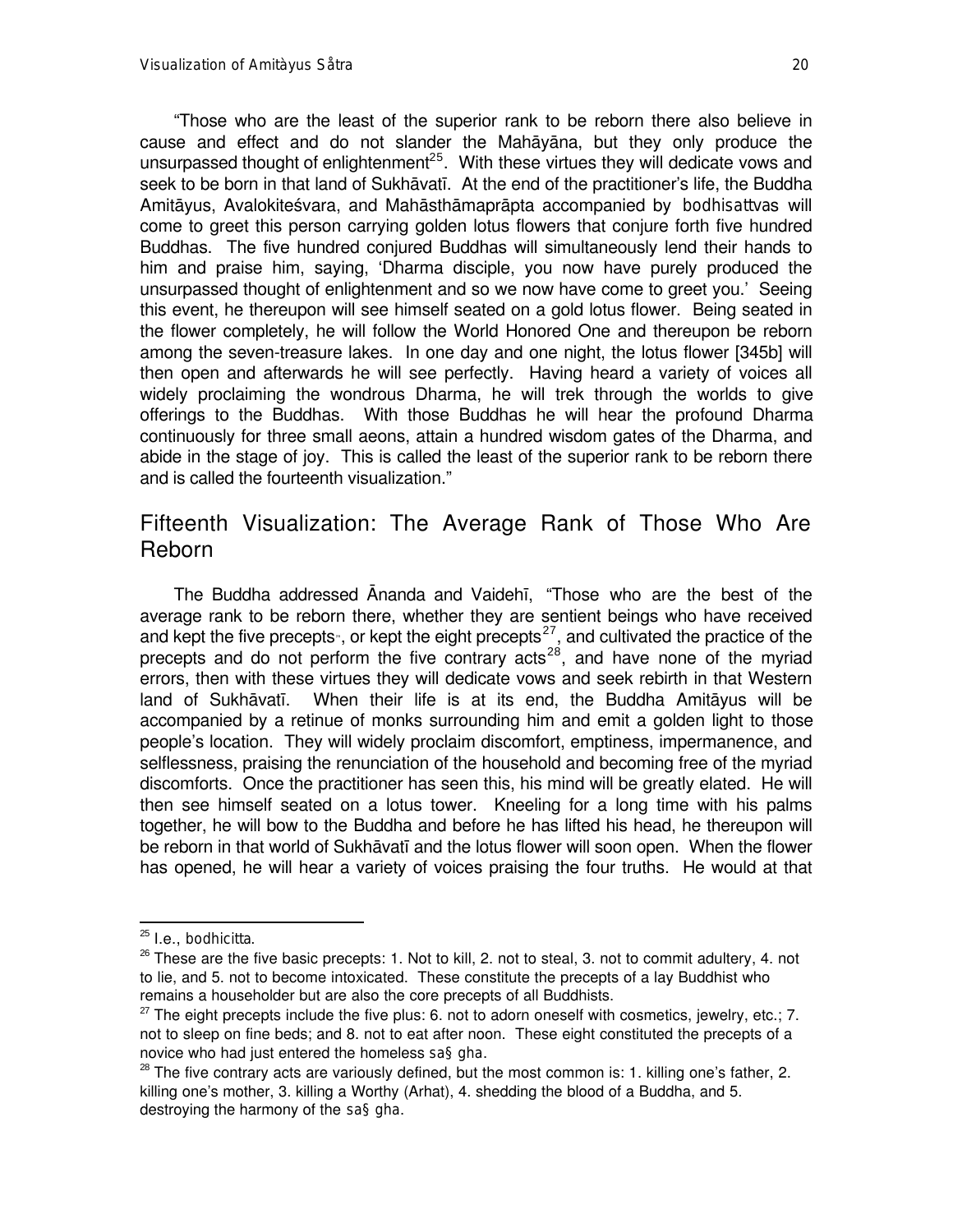l

point attain the enlightenment of a Worthy (Arhat), the three insights<sup>29</sup>, six perfections, and have the eight liberations<sup>30</sup>. This is called those who are the best of the average rank to be reborn there.

ßThose who are the average of the average rank to be reborn there, whether they are sentient being who for one day and one night keep the eight precepts or for one day and one night keep the *÷ràmaõera* precepts, or for one day and one night keep the perfect precepts, their majestic deportment lacking nothing; then with these virtues they will dedicate vows and seek rebirth in that land of Sukhāvatī. Their precepts will fragrance and perfume their cultivation of that practice. At the end of his life, such a person will see the Buddha Amitàyus and his retinues come before him emitting a golden light and holding lotus flowers made of the seven treasures. The practitioner will himself hear in the skies a voice praising him, saying, `Good son, as you are a good person, who has conformed to the teachings of the Buddhas in the three realms. We have come to greet you.' The practitioner will see himself seated atop a lotus flower and that lotus flower thereupon will enclose him. He will be born in the Western land of Sukhāvatī and dwell among the treasure lakes continuously for a week before the lotus flower will open. Once the flower has opened, he will open his eyes and with his palms together he will praise the World Honored One. He will hear the Dharma and be elated to attain stream entry (*÷rota-àpanna*). This will be continuous for a half an aeon and then he will become a Worthy. This is called the average of the average rank to be [345c] reborn there.

Those who are the least of the average rank to be reborn there, whether they are good sons or good daughters, who are filial to their parents and practice the worldly benevolence, such people at the end of their lives thereupon will encounter a good friend who will extensively discuss for them the delightful conditions of the Buddha Amitàyus' land. He will also relate the forty-eight vows of the monk Dharmàkara. Having heard these things, they soon will come to the end of their lives and in the time it takes for a strong man to flex his arm, they thereupon will be born in that Western world of Sukhāvatī. A week after that birth they will meet Avalokiteśvara and Mahàsthàmapràpta, hear the Dharma and be elated by the attainment of stream entry. Doing so continuously for a small aeon, they will become Worthies. This is called the least of the average rank of those to be reborn there. This is called the visualization of the average rank and is called the fifteenth visualization."

## Sixteenth Visualization: The Inferior Rank of Those Who Are Reborn

The Buddha addressed Ananda and Vaidehi, "Of those who are the best of the inferior rank to be reborn there, some are sentient beings who commit myriad misdeeds, but they do not slander the Vaipulya Sūtras. As this deluded person has numerously

 $^{29}$  The three insights are: 1. The insight into the mortal conditions of self and others in previous lives, 2. the insight into future mortal conditions, and 3. the insight into present conditions of suffering so as to overcome all passions and temptations.

 $30$  The eight liberations are: 1. From subjective desires that have arisen, 2. from the arising of no subjective desires during meditation, 3. the liberation by concentration upon the pure and gaining freedom from all desires, 4. liberation of realizing immateriality, 5. the liberation of realizing infinite knowledge, 6. liberation of realizing non-locality, 7. the liberation of the mind having neither thought nor absence of thought, and 8. the liberation of Nirvāṇa.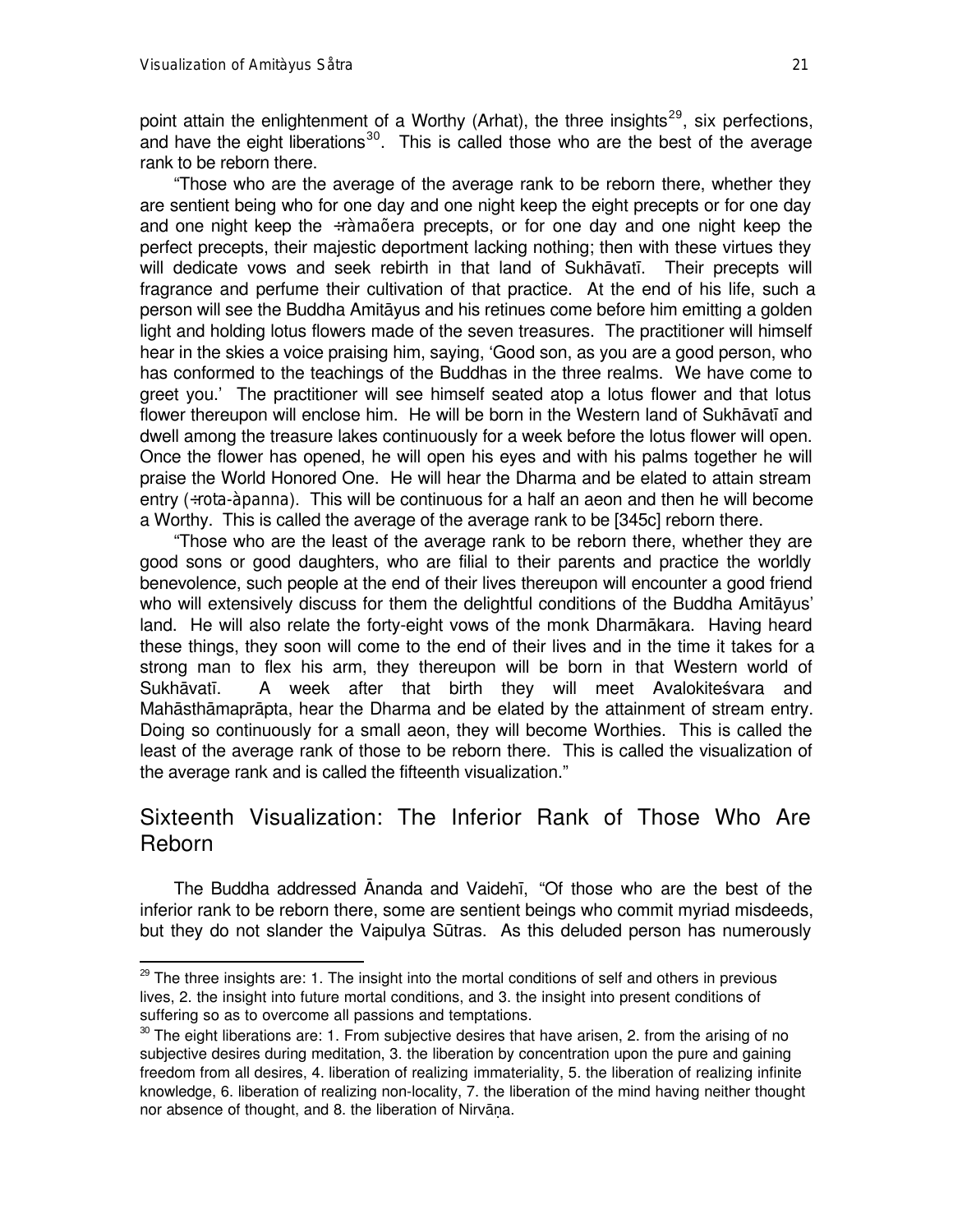performed evil things and has no repentance, at the end of his life he will meet a good friend who will discuss for him the Mahàyàna, twelve divisions of the Såtras, and the words of their titles. Because of having heard of such Såtra names, he will have the very grave misdeeds of the past thousand aeons nullified. This sage again will teach him to press his palms together and interlace his fingers and recite, 'Namah the Buddha Amitàyus'. Because he recites the Buddha's name, he removes the misdeeds of five hundred million aeons of birth and death. At that time, that Buddha then will dispatch a conjured Buddha, conjured Avalokiteśvara, and conjured Mahāsthāmaprāpta to go before that practitioner and praise him, saying, 'Good son, because you have recited the Buddha's name, your misdeeds are nullified. We have come to greet you.' Once that has been said, the practitioner thereupon will see the conjured Buddha's light universally fill his house. Having seen that, he will be elated and thereupon will soon die and be carried to a jewel lotus flower, following the conjured Buddha. And afterward he will be born among the treasure lakes. After a period of seven weeks the lotus flower will open. And when it opens, the greatly compassionate Bodhisattva Avalokite svara and the Bodhisattva Mahàsthàmapràpta will emit a great light and stay with this person, proclaiming the twelve divisions of the Såtras. Having heard this, this person will believe and understand them and produce the unsurpassed thought of enlightenment. Doing so continuously for ten small aeons, he will be endowed with the hundred gates of Dharma wisdom and attain entry into the first stage. This is called the best of the inferior rank to be reborn there."

The Buddha addressed Ananda and Vaidehi, "Of those who are the average of the inferior rank to be reborn there, some are sentient beings who transgress the five precepts, the eight precepts, and the perfect precepts. As these are deluded people, they steal from the *sa§gha*'s things or steal things presented to the *sa§gha*, and impurely discuss the Dharma without any repentance. They are adorned by [346a] those misdeeds. As these are wicked people, they should fall to the hells because of their misdeeds. At the end of their lives, the myriad fires of hell will simultaneously rise up to them. They will meet a good friend who with great compassion thereupon will discuss and praise the ten powers and majestic virtue of the Buddha Amitàyus. He will extensively proclaim the Buddha's light and spiritual power and also will praise the knowing of precepts, concentration, wisdom, and liberation. When these people have heard these things, it removes the misdeeds of eight hundred million aeons of birth and death. Hell's fierce flames are then transformed into a cool breeze that exhales heavenly flowers. Atop the flowers are conjured Buddhas and *bodhisattva*s who come to greet these people. In a single moment they thereupon are reborn among the seventreasure lakes inside of a lotus flower, remaining there for six aeons before the lotus flower will open. Avalokiteśvara and Mahāsthāmaprāpta using the Brahma voice<sup>31</sup> will pacify and console them, as well as proclaim for them the Mahàyàna's profound Såtras. Having head this Dharma, they will then produce the unsurpassed thought of enlightenment. This is called those who are the average of the inferior rank to be reborn there."

The Buddha addressed Ananda and Vaidehī, "Of those who are the least of the inferior rank to be reborn there, some are sentient beings who perform unwholesome deeds, the five contrary acts, and the ten evil deeds<sup>32</sup>, being endowed with

 $31$  I.e., a voice clear and pure like that of Brahma.

 $32$  These are the acts prohibited by the ten good deeds.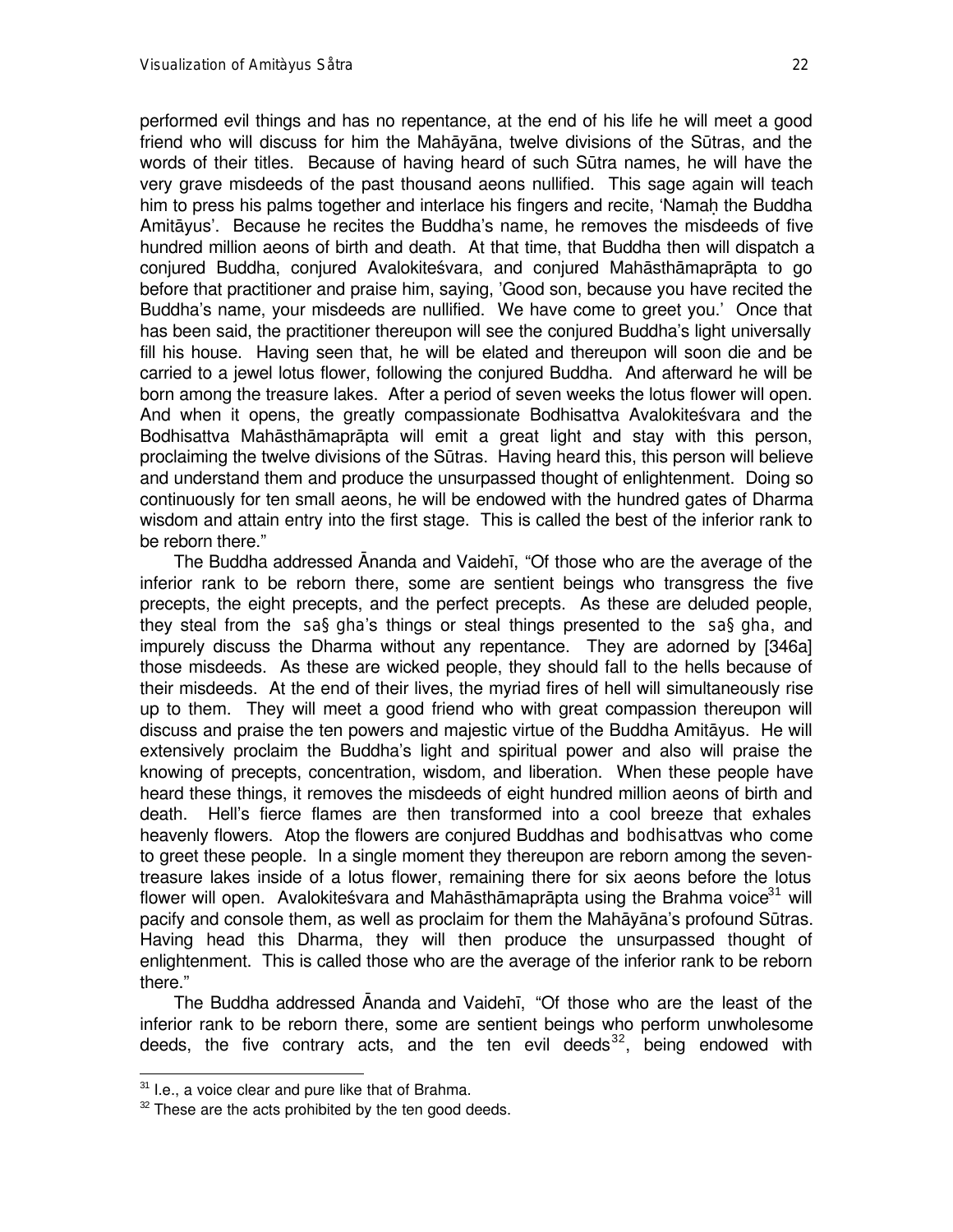unwholesomeness. As these are wicked people, they would fall to the unpleasant paths<sup>33</sup> because of their misdeeds, continuously passing through numerous aeons while undergoing discomfort without end. As this is a wicked person, when the end of his life comes, he will meet a good friend who variously pacifies and consoles him by discussing the wondrous Dharma and instructing him to be mindful of the Buddha. If that person is not urgent in his mindfulness of the Buddha, the good friend them will address him, saying, 'If you are unable to be mindful of that Buddha, you should recite and take refuge in the [name] Buddha of Infinite Life Span.' Thus, with the utmost mind he will be caused to pronounce it and not to stop, doing so for ten perfect mindful [thoughts, saying] `Namaþ the Buddha Amitàyus!'. Because he recited the Buddha's name, then among his thoughts will be removed the misdeeds of eight million of aeons of birth and death. When he dies, he will see a golden lotus flower just like the sun's disc appear before him. In a single thought he thereupon will be reborn in the world of Sukhāvatī. He will remain in the lotus flower for twelve great aeons before it then will open. Avalokiteśvara and Mahàsthàmapràpta using the Brahma voice will proclaim for him the reality of things, removing the wicked Dharmas. Having heard them, he will be elated and then will produce the unsurpassed thought of enlightenment. This is called those who are the least of the inferior rank to be reborn there. This is called the visualization of the inferior rank to be reborn there and is called the sixteenth visualization."

#### **Conclusion**

l

When this discourse had been spoken, Vaidehã and her five hundred female attendants who heard the Buddha's discourse thereupon saw the world of Sukhāvatī's marks so huge. They also saw the Buddha and his two *bodhisattva*s Their minds became joyous and they gave praise as never before. [346b] Their doubts were cleared and they were greatly awakened to the attainment of the tolerance of the unarisen. The five hundred female attendants produced the supreme unexcelled *bodhicitta* and vowed to be born in that land. The World Honored One predicted that all of them would be reborn there and that they would attain the concentrations of the Buddhas they go before once they had been reborn there. The measureless gods produced the unsurpassed thought of enlightenment.

At that time, Ananda then rose from his seat and said to the Buddha, "World Honored One, what shall this Såtra be named? What is the essential theme of this Dharma that we shall receive and keep?"

The Buddha addressed Ananda, "This Sūtra's name is the 'Visualization of the World of Sukhāvatī, the Buddha of Infinite Life Span, the Bodhisattva Avalokiteśvara, and the Bodhisattva Mahàsthàmapràpta'. It is also called the `Removal of the Obstructions of Deeds to the Birth Before Buddhas'. You should accept and keep it without cause for confusion or error. Those who practice these concentrations will in the present body attain sight of the Buddha of Infinite Life Span and his two sages. If good sons and good daughters merely hear the name of this Buddha and these two *bodhisattva*s, it will remove the misdeeds of measureless aeons of birth and death. How much more then would it be if they are mindful and consider it? If one is mindful of the Buddha, it should be known that this person thereupon will be a lotus flower (*puõóarãka*) among humans.

<sup>33</sup> I.e., hell, hungry ghost, *asura*, or animal rebirths in *sa§sàra*.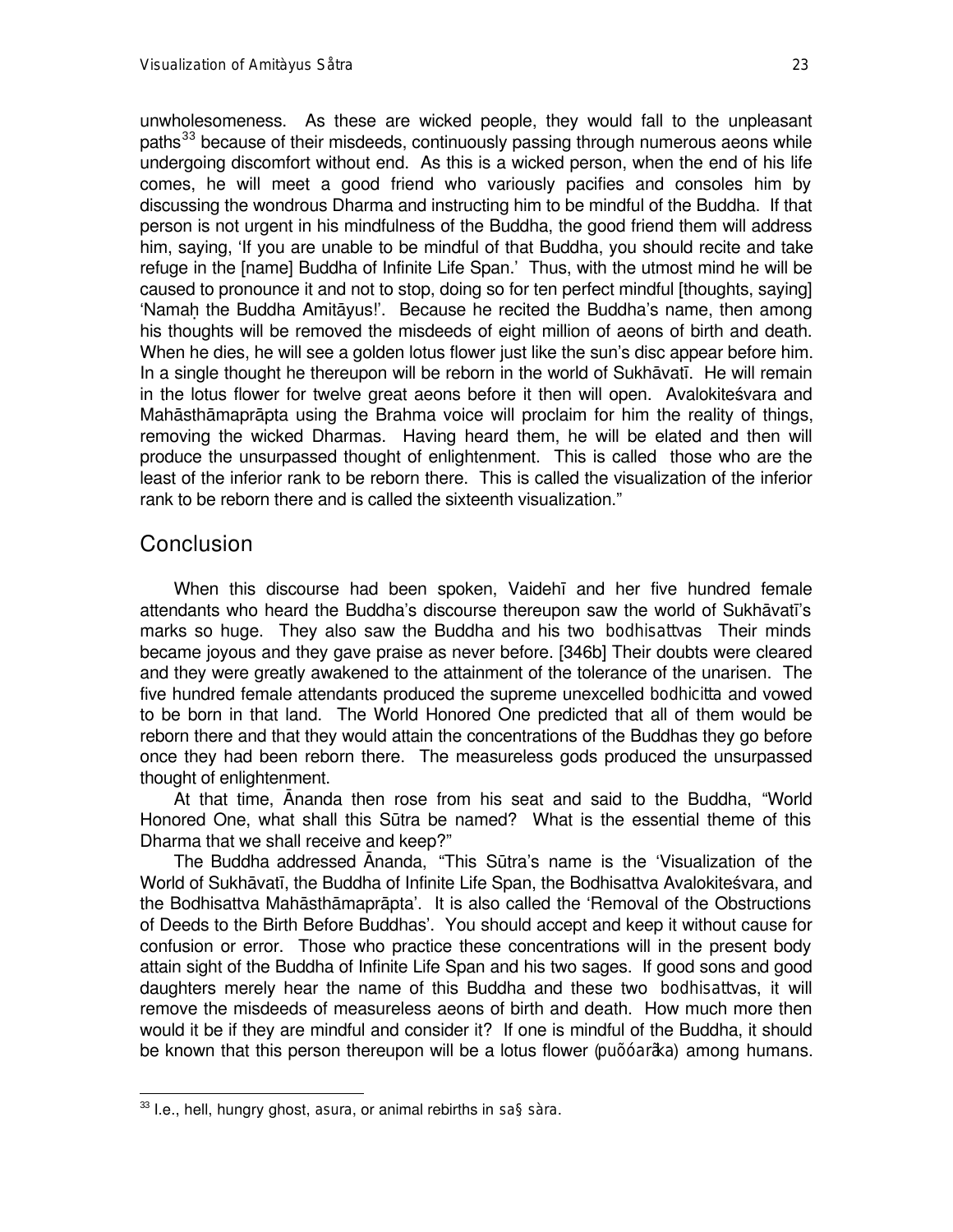Visualizing Bodhisattva Avalokiteśvara and Bodhisattva Mahāsthāmaprāpta, they will be his best friends and will be seated at the site of his enlightenment, and he will be born among the family of Buddhas."

The Buddha addressed Ananda, "You are excellent at keeping the discourses. You, the keeper of the discourses, then, should keep this name of the Buddha of Infinite Life Span." When the Buddha said this, the Venerable Maudgalyāyana, the Venerable ânanda, and Vaidehã who had heard the Buddha's discourse were all greatly elated.

At that time, the World Honored One walked on air and returned to Mount Grdhrakūta. Ananda widely retold the above events to the great congregation and the measureless gods, *nàga*s, spirits, and demons who heard the Buddha's discourse were all greatly elated, paid their respects, and then departed.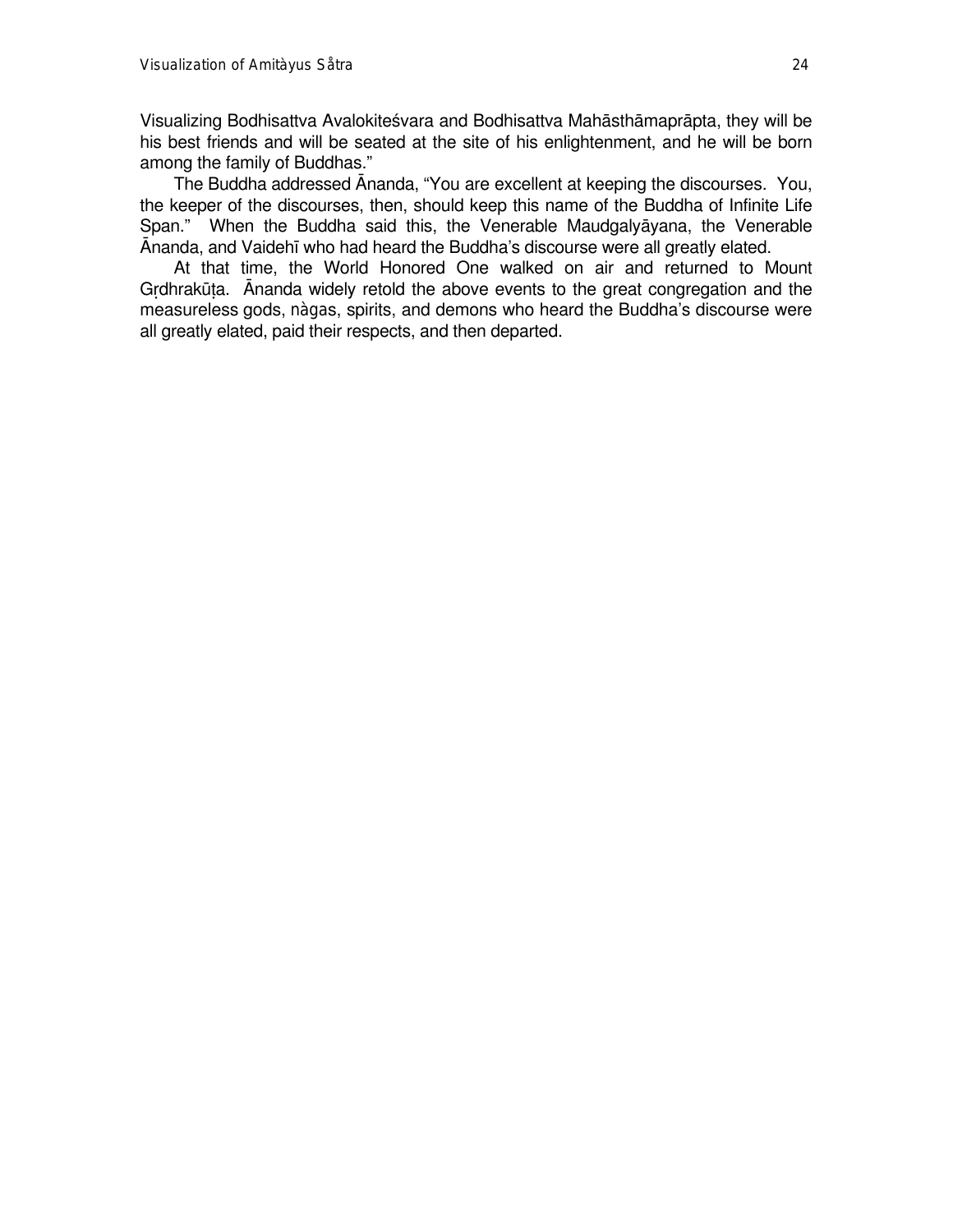# Glossary of Sanskrit Terms

**Ajàta÷atru**. He was an infamous usurper of the throne of Magadha, killing his father, Bimbisàra, who had converted to the Buddha's teaching. He disliked the Buddha at first but was later converted and died a liberal king.

anàgàmin. Lit. "no more rebirths". The *anàgàmin* is the third of the four stages of awakening taught in the Nikàyas. The *anàgàmin* shall no more be reborn in the unpleasant paths of *sa§sàra*, but instead be reborn in the heavens and afterwards enter Nirvāna.

**ânanda**. Ananda was the Buddha's personal attendant until Gautama entered Nirvāna. At the first council of arhats after the Buddha's death, ânanda was instrumental in the codification of the oral traditions that preserved the lectures and teachings that he had witnessed as the Buddha's attendant.

**Amitàyus**. Lit. "Infinite Life Span". This is the primary name in this Sūtra of a Buddha commonly known also Amitàbha. Amitàyus and the pure land Sukhàvatã which he created by the consummation of forty-eight vows is the subject of three Mahàyàna Såtras, commonly known as the Pure Land Såtras. They are the *Larger Buddha of Infinite Life Span Såtra*, the *Smaller Buddha of Infinite Life Span Såtra*, and the *Visualization of the Buddha of Infinite Life Span Såtra*.

**arhat**. Lit. "foe destroyer". This is the fourth and final stage of awakening in which the practitioner is enlightened, enters Nirvāna, and shall not be reborn again.

**asura**. Asuras are described as titans with a violent disposition, some of whom however are Buddhist protectors.

**bodhi**. Lit. "awakening" or "enlightenment". The term is often transliterated into Chinese and so I do so as well. This is a spiritual awakening to the underlying reality and involves a transformation such that one is no longer afflicted as before.

**bodhicitta**. Lit. "thought of enlightenment" or "awakened mind". *Bodhicitta* is usually used in reference to a brief glimpse of enlightenment that leads a person to set forth on the *bodhisattva* path. It also sometimes refer to the pure and enlightened mind.

**bodhisattva**. Lit. "awakened sentient being". The notion of the *bodhisattva* originates in the Pàli Nikàyas as the title given to the Buddha in the period before he attained full enlightenment. It refers to a being who is developed spiritually and well on the way to being born a Buddha in the future. This was further developed in the *jataka*, or rebirth, tales that recounted past lives of the Buddha Gautama. The stories were moralistic, like Aesop fables, and became quite popular as a body of literature. The Mahàyànists, when the movement arose, sought to redefine the goal of practice to go beyond just the attainment of enlightenment and make it being born a Buddha. They generalized the notion of the *bodhisattva* (which previously only referred to Gautama) to make it a general template of Mahàyàna practice and philosophy.

Buddha. Lit. "Awakened One". While it signifies a person who is fully enlightened, this title is reserved, however, for those who are born into the world that is devoid of awakened beings, attain full enlightenment, and proclaim the Dharma of liberation. As such they are akin to Hindu avatars, excepting that they are avatars of truth and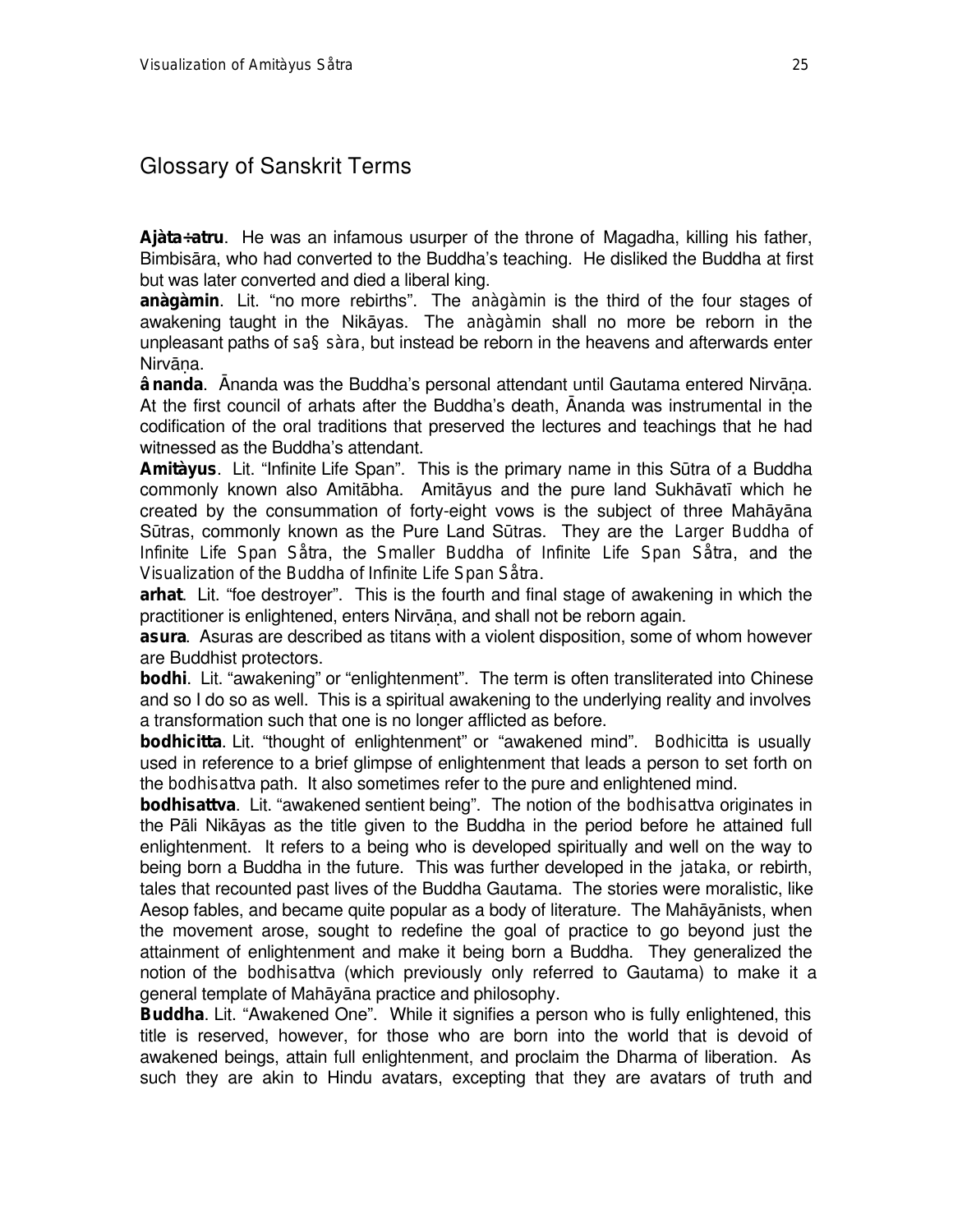liberation rather than of deities. The most recent Buddha was the Buddha Gautama (also known by the epithet Śākyamuni).

**Devadatta**. Devadatta was infamous for having planned an attempted assassination of the Buddha Gautama.

**Dharma**. Dharma in Buddhist texts refers usually to either to a teaching of the Buddha or the underlying truth to which the Buddha was enlightenment. It can also be used in a more general manner that means lit. "that which exists" and is roughly equivalent to the English "thing".

**Gçdhrakåña, Mount**. This is one of several sites at which the Buddha and his monks spent the rainy seasons in India. The peak of Grdhrakūta was said to resemble a vulture's head.

**ä÷vara**. This is another name of øiva who is the king of the gods.

**Jambudvãpa**. Jambudvãpa was the name the ancient Indians gave to the Asian continent. In the Buddhist cosmology, it was the continent situated to the South of Mount Sumeru.

**kalpa**. A *kalpa* is roughly equivalent to the English "aeon", and it similarly used in Indian thought, representing geologic spans of time. There are numerous reckonings of just how long of a period a *kalpa* represents. A special type of *kalpa* is the *asaïkhya kalpa*, four of which delimit the lifetime of a world in Buddhist cosmology. These four *kalpa*s are period of creation, development, decay, and destruction of the world respectively.

**karma**. Lit. "action". This an intention act and usually refers to an act with some ethical significance. Buddhist doctrine holds that intentional acts of the past condition the present existence of a being and intentional acts of the present condition the future of a being. The effects associated with an act is properly called the effect of *karma*. Because the continual generation of the effects of *karma* keeps one in the conditioned existence of birth and death, it constrains him from escape from the distress and suffering that that entails. Thus, one of the goals of Buddhist practice is to abstain from evil acts and eventually to entirely stop generating ethically "charged" acts altogether.

**ki§÷uka**. The name of a tree with red blossoms and also of a particular red colored jewel, probably a variety of ruby.

**kaùàya**. The Chinese is lit. "defiled, turbid". The five *kaùàya* periods are those of varying levels of decay in the world. The five periods are: 1. the period when there is a deterioration of the material world and its forms; 2. the period when there is a deterioration of views, during which people become exceedingly deluded and have great difficulty accepting the true; 3. the period when there is a deterioration of conditions, during which the afflictions, distress, and poisons of ignorance, hate, and anger increase; 4. the period when sentient beings deteriorate, during which their miseries increase steadily as a result of the previous three periods; and 5. the period when the human life span deteriorates, gradually shortening to only ten years. These periods occur over a very long time (tens of thousands of years).

**koñi**. A *koñi* is a numeral in Sanskrit equaling ten million. It is a thousand *lakkha*s and one thousandth of a *nayuta*.

**Mahàyàna**. Lit. "greater vehicle". The Mahāyāna was a movement in India that sought to reform many doctrines and marked the beginning of a period of great literary and philosophical creativity among Buddhist authors. Mahàyànists often asserted the superiority of their teachings and Sūtras.